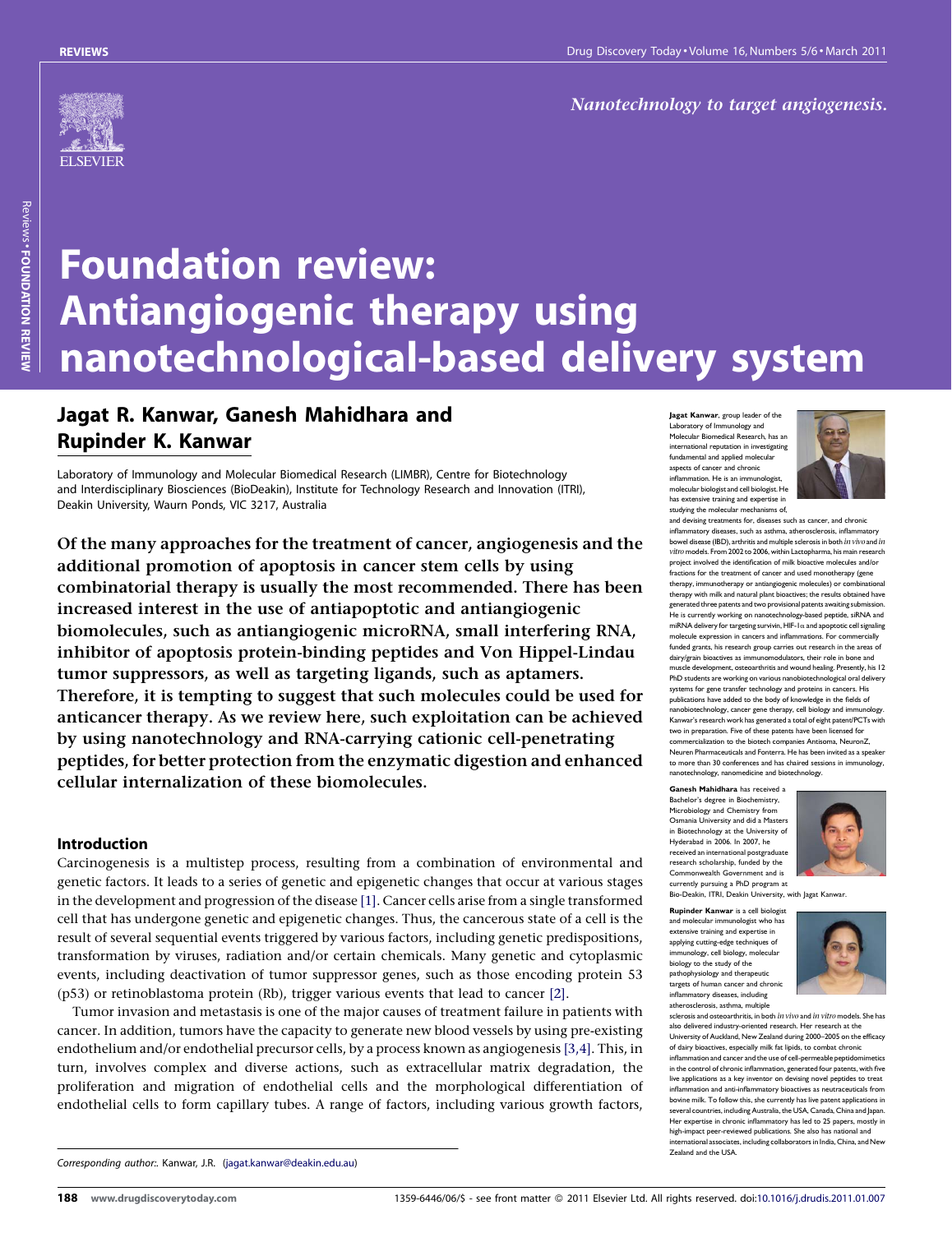cytokines, lipid metabolites and cryptic fragments of homeostatic proteins, are involved in angiogenesis [\[5\].](#page-12-0)

There are many anticancer, antiangiogenic drugs either approved or in phase II clinical trials [\(http://www.cancer.gov/](http://www.cancer.gov/CLINICALTRIALS) [CLINICALTRIALS\)](http://www.cancer.gov/CLINICALTRIALS). However, most of them are either chemical and/or fungal derivatives (mainly steroid-containing compounds) and these have many side effects when metabolized (i.e. after producing their secondary metabolites). Therefore, natural biodegradable compounds are the preferred alternative for decreasing patient compliance. In this regard, microRNAs (miRNAs) are ideal candidates to consider. These noncoding RNAs are reported to be involved in the temporal and spatial regulation of genes in different organisms, in addition to their tumor-suppressing and oncogenic properties. Certain classes of miRNAs (e.g. the let7 family) have been shown to have antitumor properties by their inhibition of rat sarcoma (RAS), a factor involved in cell proliferation. Therefore, it is tempting to use these tiny wonders for antitumor therapies. In this review, we describe the development, progression and metastatic stages of tumor development and the angiogenic switch and molecular regulators involved. In particular, we discuss the possible roles of miRNAs, aptamer biology and Von Hippel-Lindau (VHL) tumor suppressor as combinatorial therapy for the eradication of cancer and the development of drugs for clinical use [\[1–10\].](#page-12-0)

#### Cancer as a disorder

Cancer is a lethal disorder caused by a group of mutated cells that are able to avoid programmed cell death (apoptosis), a natural process by which aged and/or virally infected cells die [\[6\].](#page-12-0) Of total deaths recorded, 13%, on average world wide, are as a result of cancer. As shown in Fig. 1, cancer progression occurs via different stages, beginning with initial aggressive growth, followed by the penetration of adjacent healthy tissues and a final metastatic state, after the formation of a pathological angiogenic vasculature. The mutations and/or modifications in key regulatory biomolecules contribute to the ability of cancer cells to avoid apoptosis. This is mainly as a result of mutations in various factors involved in cell cycle arrest, such as p53, Rb and some tyrosine kinases, which are regarded as cell cycle check points.

#### Apoptosis: a well planned suicide

Mammalian cells undergo apoptosis by two pathways: (i) an intrinsic pathway, which is mediated by Fas ligand and/or APO-1/CD95, and several other proteins, such as Fas-associated death domain (FADD) [\[11\]](#page-12-0) and caspases 8–10 [\[12\];](#page-12-0) and (ii) an extrinsic pathway, which is mediated by B-cell lymphoma 2 (Bcl-2) family proteins [\[10,13\]](#page-12-0). These pathways are modulated by a defined set of genes, indicating that apoptosis is a process with genetic intervention. Bcl-2 family members regulate apoptosis in response to



#### FIGURE 1

Stages in the development of malignant metastatic cancer. The development of a metastatic tumor is as complicated as the development of therapeutic treatments for cancer. Healthy cells, if they avoid apoptosis by mutation in one or other of various molecular events related to programmed cell death, form a group of cells, normally regarded as a dormant tumor. This tumor then produces various angiogenic factors and a balance between pro- and antiangiogenic factors decides the fate of tumor angiogenesis. Once blood vessel formation occurs, the tumor is regarded as malignant, and grows independently of the surrounding tissues by absorbing nutrients and oxygen required for growth. Mutated cancer cells from this tissue can travel to other healthy tissues via the established angiogenic network, before establishing themselves as solid tumors.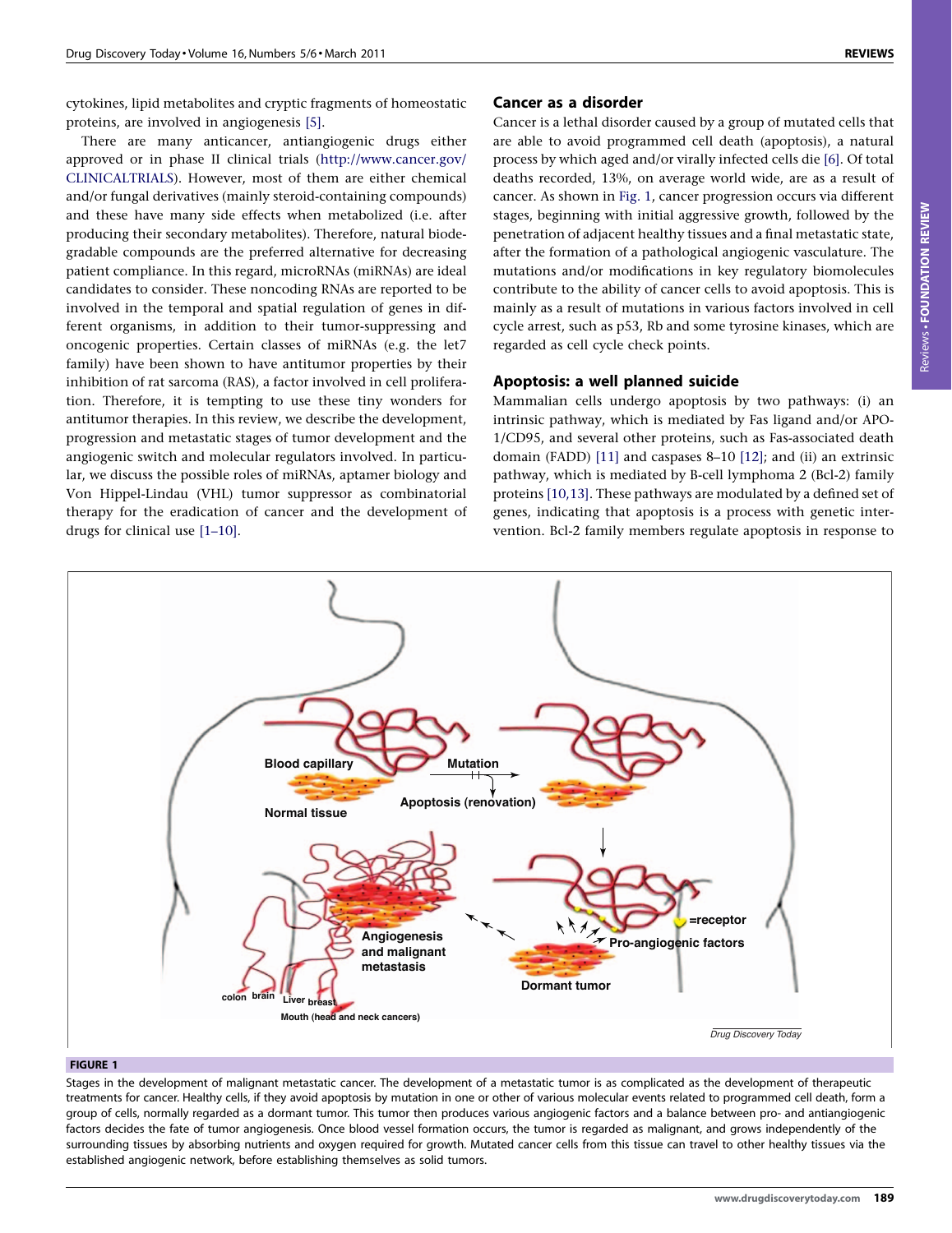various death-inducing stimuli and, so far, more than 15 members of this family have been identified. Death antagonists and antiapoptotic proteins include Bcl-2, Bcl-XL, myeloid leukemia cell differentiation protein 1 (Mcl-1), Bcl-W and A1, which provide protection, whereas death agonist members, including Bcl-2-associated X protein (Bax), Bcl-2-associated death promoter (Bad), Bcl-Xs, BH3 interacting domain death agonist (Bid), Bim, Bcl-2-interacting killer (Bik) and activator of apoptosis harakiri (Hrk), increase sensitivity to death-inducing signals. The death agonist:antagonist signal ratio determines the susceptibility of the cell to death stimuli [\[14\]](#page-12-0) (Fig. 2).

In addition, members of the inhibitor of apoptosis protein (IAP) protein family, including c-IAP1, c-IAP2, X-linked IAP (XIAP), neuronal apoptosis inhibitory protein (NAIP), survivin, apollon, melanoma inhibitor of apoptosis protein (ML-IAP), livin and insulin-like peptide 2 (ILP-2) function as endogenous inhibitors of caspases. Among the IAP members, survivin and livin are highly expressed in cancer cells and transformed cells, but show little or no expression in normal differentiated tissues [\[15,16\]](#page-12-0). Colocalization of survivin antibodies and livin antibodies has been reported in sera of patients with breast cancer [\[17\]](#page-12-0) and it has been demonstrated that combinational therapy using antisense survivin and

B7-1 immunogene therapy eradicates EL4 thymic lymphoma tumors [\[18\]](#page-12-0). There are a few reports of the use of human and/or murine survivin antagonists as anticancer vaccines [\[19–21\]](#page-12-0). Heat shock protein 90 (HSP90) is a molecular chaperone believed to be involved in survivin regulation; interestingly, it has been shown that the HSP inhibitors geldanamycin and 17-allylamino-17 demethoxygeldanamycin (17- AAG) increase survivin expression [\[22\]](#page-12-0), which suggests that the dual inhibition of Hsp90 and survivin is an effective anticancer therapy.

## Angiogenesis and tumor progression

Angiogenesis is the formation of new blood vessels from preexisting blood vessels and/or endothelial progenitor cells ([Fig. 3\)](#page-3-0). It has implications in many physiological conditions, such as embryo development, ovulation, wound healing and some pathological conditions, such as arthritis, diabetic retinopathy and metastasis [\[23\].](#page-12-0) Angiogenesis can be classified into three major types, depending on the physiological processes in which it is involved: (i) de novo angiogenesis occurring in embryonic development and in female reproduction; (ii) degenerative angiogenesis in tissue repair; and (iii) pathological angiogenesis occurring in certain disorders, such as cancer and diabetic retinopathies. As a



#### FIGURE 2

To help the organism with the overload of the cells, apoptosis can occur in ripened cells by one of the two mechanisms, as shown in the figure. The extrinsic pathway causes apoptosis by the activation of the FAS protein by specific ligands and subsequent activation of caspase 8, which in turn activates downstream caspases in a cascading manner. The intrinsic pathway occurs in response to the intracellular pathogens, and is triggered by cytochrome C, a mitochondrial protein. Various Bcl families of pro- and antiapoptotic proteins regulate this pathway. Both pathways share a common pathway at the point of caspase 3 activation and subsequent cell death. Members of the IAP family of proteins inhibit apoptosis by preventing caspase activation and/or other mechanisms.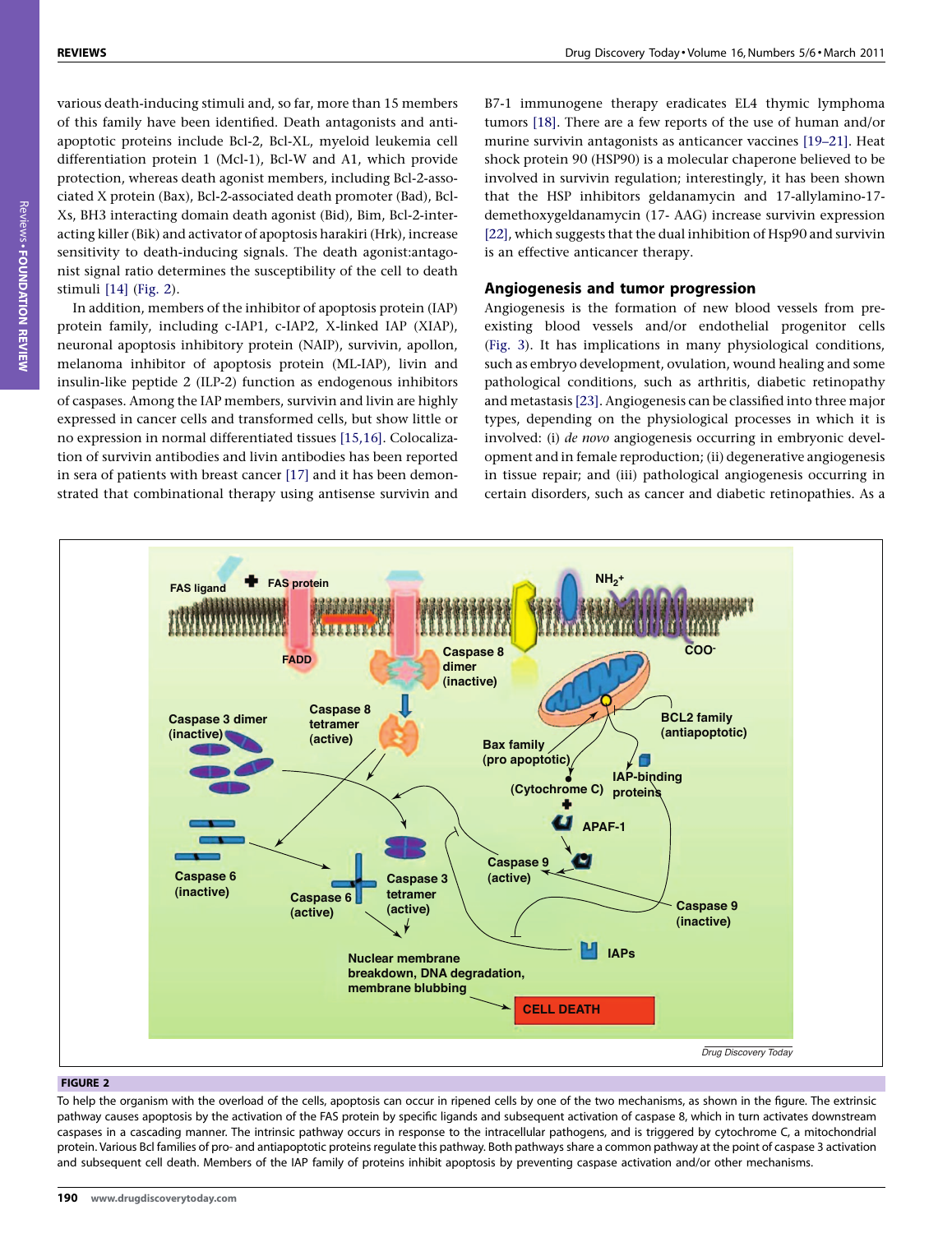Reviews -

 FOUNDATION REVIEWReviews - FOUNDATION REVIEW

<span id="page-3-0"></span>

#### FIGURE 3

The process of angiogenesis is essential for embryogenesis; however, tumor cells misuse this process. Embryonic angiogenesis begins with formation of an angioblast from mesodermal precursor cells (yellow). Endothelial cells formed from these angioblasts subsequently form primary capillary plexus (PCP), by the process of vasculogenesis. Through the process of angiogenesis, these PCPs form mature blood vessels.

result, tumor vessels tend to break conventional rules of microcirculation, as they spread without organization and change vessel diameter, with some missing differentiation in arterioles, capillaries and venules.

Metastasis continues to be a major hurdle for the successful and complete treatment of malignant tumors. It has been observed that some human tumor lines do not form visible tumors when inoculated into immune-suppressed mice. Interestingly, when these cells are transfected with pro-angiogenic factors, such as vascular endothelial growth factor (VEGF), dormancy was overcome by these microscopic tumors. On the basis of autopsy data, it has been estimated that more than one third of women between the age of 40 and 50 years carry in situ tumors in their breast tissue, but that only 1% had been diagnosed with breast cancer. A similar effect is seen in men with prostate cancer and in some individuals and patients with Down's syndrome with thyroid cancer [\[24\].](#page-12-0) These examples support the phenomenon of an 'angiogenic switch', which is used to denote the close relationship between angiogenesis and tumor progression [\[25\].](#page-12-0) It has been shown that hypoxia induces angiogenesis; the high proliferation of tumor cells creates hypoxic areas that are necessary for the induction of VEGF expression. In addition, the identification of transcription factor HIF-1 (hypoxia-inducing factor) as the upregulator of VEGF under low oxygen conditions provided further insights into the mechanisms of tumor angiogenesis [\[26\].](#page-12-0) Hypoxia has also been shown to stimulate other angiogenesis-supporting growth factors, such as platelet-derived growth factor (PGDF) and fibroblast growth factor (FGF) [\[27\].](#page-12-0) It has also been reported that development of micrometastasis into macrometastasis occurs as a result of the activation of an angiogenic switch. Embryogenic progenitor cells from bone marrow, rather than from pre-existing endothelium, were found to be the crucial regulators of this angiogenic switch. Immobilization of endothelial progenitor cells (EPCs) by blocking the expression of transcription factor id-1 leads to the inhibition of angiogenesis and further reduction in tumor progression [\[28\]](#page-12-0). The switch involves more than the simple upregula-

tion of angiogenic activity and is thought to be the result of an inappropriate balance of positive and negative regulators.

#### Modulators of angiogenesis

Many factors are implicated in the process of angiogenesis, and are termed positive (angiogenic factors) or negative (angiostatic factors) regulators depending on their respective roles in stimulating or inhibiting angiogenesis. Integrins, VEGF, angiopoietins, FGF, transforming growth factor (TGF) and CXC chemokines are examples of angiogenic factors, whereas angiostatic factors include angiostatin, endostatin and thrombospondulin. Previous reports have shown that combinatorial therapy involving plasmids containing the gene encoding angiostatin combined with B7.1 immunogene therapy reduced solid EL4 lymphomas in syngenic C57BL/ 6 mice, which supports the exploration of angiostatin and/or other modulators as agents in combinatorial therapy [\[29\]](#page-12-0). In metastatic mice baring 4T1 breast tumors, it has also been shown that lowdose metronomic (LDM) chemotherapy downregulated the VEGF-2 receptor and upregulated antiangiogenic thrombospondin-1, which supports the application of LDM for advanced breast cancer treatment [\[30\].](#page-12-0)

Usage of chemicals and/or fungal derivatives can be reduced and replaced with the biomacromolecules that have fewer side effects. Targeting the specific proteins expressed excessively in tumors and/or angiogenic blood vessels is the key point in developing an antitumor drug. Molecules used for this purpose can be distinguished by: (i) their capacity to discriminate between healthy and malignant forms of the proteins involved in signaling pathways; (ii) their ability to quantify the level of expression of the oncogenic forms, which applicability in vitro and in vivo and; (iii) their ability to block the activity of the oncogene product and, thus, able to be used as a therapeutic intervention. Interestingly, it has been observed that blockage of one particular growth factor results in cancerous cells adopting other pro-angiogenic factors [\[31\].](#page-12-0) Therefore, combinational therapy using different molecules could overcome this problem. Antiangiogenic and/or anticancer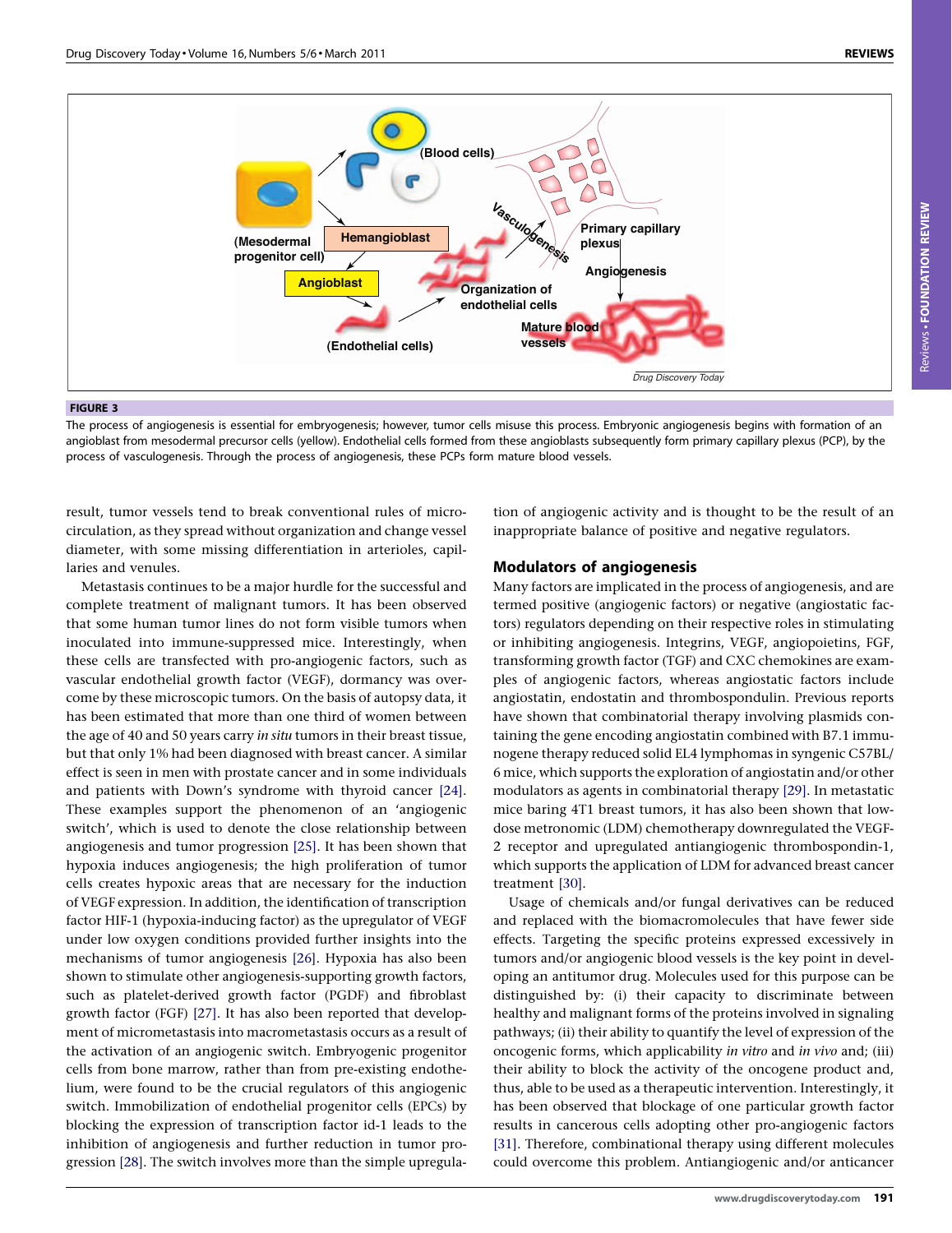peptides, DNA vaccines, oligomers [such as miRNAs and small interfering RNAs (siRNAs), which control the synthesis of gene products post-transcriptionally] and small oligomeric aptamers are promising agents in this regard. Here, we discuss miRNA, aptamers and other targeting agents that have attracted recent attention.

#### The role of miRNAs in cancer and angiogenesis

It has been speculated for some time that only 2% of the animal genome encodes functional protein-coding genes and that the remaining 98% is junk. However, recent advances have brought non-protein-coding RNAs into the spot light. miRNAs are a type of non-coding RNA involved in cell growth, regulation, differentiation and apoptosis (Fig. 4). Nearly 400 miRNAs have been identified in humans and the number is increasing. By using bioinformatics tools, it has been observed that one miRNA can recognize more than 200 messenger RNAs. Initially, miRNAs are transcribed as large precursors by RNA-polymerase II [\[32\]](#page-12-0) and are then processed further in the nucleus by the RNAse Drosha [\[33,34\]](#page-12-0), and subsequently by Dicer in the cytoplasm into 22 nucleotide double-strand RNA duplexes. The precursor molecules are exported to the cytoplasm from the nucleus by exportin5 in a Ran guanosine phosphate-dependent manner [\[35\].](#page-12-0) These duplexes, in turn, are incorporated into the RNA-induced silencing complex (RISC) complex. The RISC–miRNA complex then binds to the corresponding mRNA and represses its translation by blocking translation initiation or by inducing endonucleolytic cleavage of mRNA (Fig. 4).

Cloning of the first miRNA, lin4, was achieved by genetic analysis of the timing of development in Caenorhabditis elegans [36-38] and its prey, lin14 mRNA, was identified by Reinhart et al. while doing heterochronic analysis [\[39\].](#page-12-0) Recently, it has been found that carcinogenesis strongly associates with the inappropriate expression of miRNAs regulating gene expression at the translational level. On the basis of these observations alone, lin4 and let7 miRNAs are thought to be potential tumor suppressors and interest in them has increased following the finding that these molecules are conserved in mammals [\[40,41\].](#page-12-0) Subsequent reports show that let7 miRNA and other miRNAs belong to the same family act as tumor suppressors by targeting the  $3'$  untranslated region (UTR) of RAS mRNA, thereby affecting the RAS protein [\[42\]](#page-12-0). The first evidence for the link between miRNA and cancer came from work by Clain and co-workers, who showed that deletion in the region encoding miR-15a and miR-16-1 is the probable cause of overexpression of antiapoptotic protein Bcl-2 in many patients with chronic lymphoid leukemia (CLL), thus highlighting the tumor suppressor functions of miRNA [\[43\]](#page-12-0). There are also reports that an important group of miRNAs, the Let-7 family, regulate RAS and/or myelocytomatosis (MYC) oncogene expression at the translational level so that their expression is often downregulated in human lung tumors, owing to the growth repression functions



#### FIGURE 4

Biogenesis of miRNA, its cytoplasmic translocation and subsequent inhibition of translation. Exportin 5 (in blue), with the help of RAN Gap, helps in the export of pre-miRNAs (red), which are formed from its precursor gene by Drosha and/or Pasha processing. These pre-miRNAs, belonging to different classes of gene, are then degraded further by Dicer and helicase, before becoming mature miRNA. The RNA-induced silencing complex (RISC) can degrade the target mRNA by binding to the correct miRNA and by inhibiting translation at the  $5'$  end.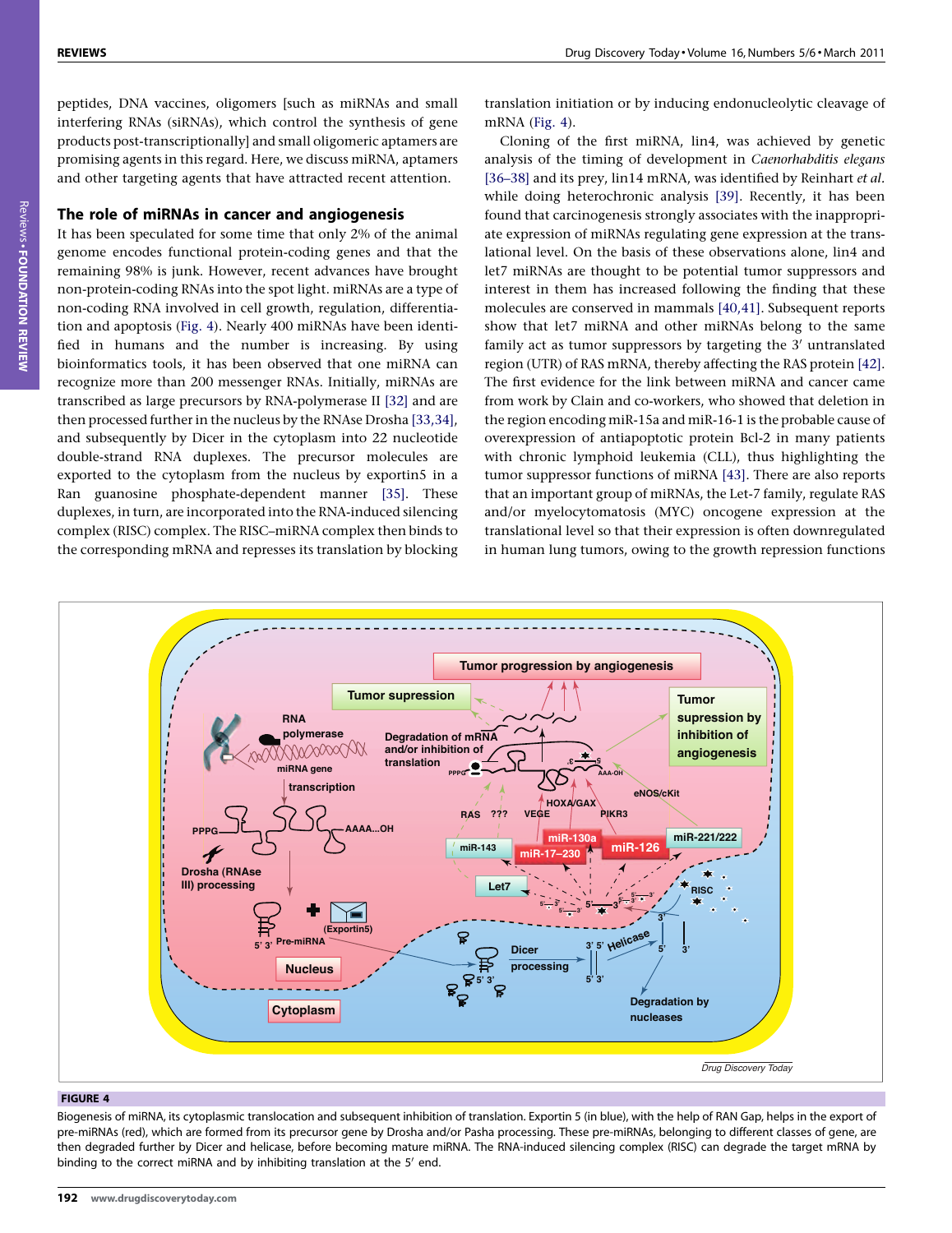TABLE 1

| miRNAs in cancer progression and angiogenesis |                                                                |                                                                                           |                |  |  |
|-----------------------------------------------|----------------------------------------------------------------|-------------------------------------------------------------------------------------------|----------------|--|--|
| miRNA                                         | <b>Target mRNA</b>                                             | <b>Outcome of interaction</b>                                                             | <b>Refs</b>    |  |  |
|                                               | miRNAs that are implicated in cell proliferation and apoptosis |                                                                                           |                |  |  |
| Let7                                          | <b>RAS</b>                                                     | Downregulates RAS and leads to tumor suppression                                          | [42, 175, 176] |  |  |
| miR15a, miR16-1                               | Bcl-2                                                          | Tumor suppression and downregulation observed in CLL and multiple myeloma                 | [45]           |  |  |
| miR155                                        | <b>MYC</b>                                                     | Upregulation of lymphoma cells                                                            | [48, 49]       |  |  |
| miR372/miR373                                 | LATS-2                                                         | RAS-mediated cellular transformation                                                      | $[57]$         |  |  |
|                                               | miRNAs that regulate angiogenesis                              |                                                                                           |                |  |  |
| miR130a                                       | HOXA/GAX homeobox proteins                                     | Migration, tube formation and proliferation of endothelial cells, leading to angiogenesis | [177]          |  |  |
| $miR17 - miR230$                              | HIF 1a                                                         | Promotion of VEGF-dependent angiogenesis                                                  | [57]           |  |  |
| miR17-92                                      | TGF, TSP1                                                      | Upregulated in MYC-induced tumors                                                         | [178]          |  |  |
| miR221/222                                    | eNOs/cKit                                                      | Inhibition of endothelial cell proliferation                                              | $[52]$         |  |  |

of this family [\[44\]](#page-12-0). Recent evidence suggests that miR-143 and miR-145 are frequently downregulated in colorectal tumors [\[45\].](#page-12-0) Downregulation of these miRNAs also been noted as a common occurrence in breast carcinomas and breast tumor cell lines [\[46\].](#page-12-0) By contrast, miRNAs acting as oncogenes have also been identified recently, owing to speculations about their role in tumorigenesis [\[47,48\]](#page-12-0). miR-21 was demonstrated to be upregulated in glioblastoma [\[49\],](#page-12-0) whereas miR-372 and miR-373 were found to block RASinduced cellular senescence and potentiate RAS-mediated cellular transformation [\[50\]](#page-12-0).

miRNAs have also been reported to be involved in the development and/or regulation of angiogenesis (Table 1). Hypoxia is a condition observed in cancer malformation and has implications in the formation of blood vessels. It has been shown that hypoxia upregulates VEGF [\[51,52\]](#page-12-0), owing both to increased transcription mediated by HIF-1 and an increase in VEGF mRNA stability dependent on the  $3'$  region of mRNA [\[53\]](#page-12-0). Interestingly, a recent study [\[54\]](#page-12-0) showed that a specific spectrum of miRNAs (including miR-23, -24, -26, -27, -104, -107, -181, -210 and -213) is induced in response to low oxygen concentrations. A similar study showed that miR-120 overexpression (induced in hypoxia) enhanced the formation of capillary-like structures and migration of endothelial cells [\[55\].](#page-12-0) Promotion of cell survival, tumor growth and angiogenesis by miR-378 was predicted by assaying for luciferase activity in constructs synthesized containing the 3'UTR of the possible downstream effecter molecules, SuFu and Fus-1, of miR-378 [\[56\].](#page-12-0) In another study, miRNA generation was impaired by silencing the molecules involved in its biogenesis (Dicer and Drosha) by siRNA; the study also found reduced angiogenesis in endothelial cells in parallel with the decreased spectrum of miRNAs [\[57\]](#page-12-0). miR-126 was found to regulate many aspects of endothelial cell biology [\[58\];](#page-12-0) for example, it regulates endothelial cells derived from mouse embryonic stem cells, by promoting VEGF signaling [\[59\]](#page-12-0). VHL disease is a familial cancer syndrome caused by an autosomal dominant trait, owing to mutations in the tumor suppressor gene, VHL. It has been observed that highly vascular tumors, especially glioma, renal cell carcinoma and pheochromocytomas, are the most common implications of this disease [\[60\].](#page-12-0) On the basis of this disease, it has been shown that application of VHL causes reduced tumor malignancies. Studies have reported the regression of solid tumors by using a combination therapy of VHL and antisense HIF $\alpha$ . It has been observed that VHL inhibits HIF by binding to  $1\alpha$ as well as  $2\alpha$  subunits [\[61\]](#page-12-0). Therefore, the use of VHL as an antitumor agent in combination therapy is promising. In this

regard, a recent study demonstrated the downregulation of VHL and stabilization of HIF  $1\alpha$  by miR-92-1 in CLL B cells [\[62\].](#page-12-0) It would be interesting to see whether these miRNAs have any effect on regulating HIF-dependent VEGF and/or other pro-angiogenic factor genes and whether they are implicated further in the development of metastasis by supporting angiogenesis.

In summary, the identification of novel miRNAs with dual antitumor and antiangiogenic effects could lead to the discovery of potential anticancer drugs. In addition, the inhibition of miR-NAs that are implicated in enhancing angiogenesis is another option. One can also use molecules such as antisense 2'-O-methyl oligoribonucleotides directed against a particular pro-angiogenicmiRNA. In relation to developing a novel and effective drug towards the prevention of cancer progression and metastasis, we discuss here biomolecules that could be used in addition to those discussed above for increased efficiency, effective targeting and/or for easy penetration of the drug into the systemic circulation.

## Uses of aptamers and natural products in cancer and angiogenic therapy

Aptamers (Latin; *aptus*, to fit, *meros*, part or region) are composed of oligonucleic acid or peptide molecules that can bind to target molecules that are usually expressed on membrane surfaces. Aptamers are usually created following their selection from a large random sequence pool by using specific techniques, such as selective evaluation of ligands by exponential enrichment (SELEX), developed in the laboratory of Larry Gold at the University of Colorado [\[63\]](#page-12-0). Natural aptamers also exist in riboswitches. Aptamers are either DNA/RNA or protein aptamers depending on their chemical nature and can bind to a range of molecular targets, including nucleic acids, proteins, small molecules and even cells [\[64\].](#page-12-0) They can be used for basic research and as macromolecular drugs for clinical purposes. To be able to make these molecules cleave in the presence of their target, aptamers can be coupled with catalytic RNA (ribozymes). This gives these compound molecules additional research, industrial and clinical applications, including diagnostics, therapeutics, biosensors and tools for probing fundamental cellular processes [\[65\]](#page-12-0). Aptamers are more advantageous than antibodies in the sense that they are easy to synthesize in bulk, rather than using cell-based expression systems. During the phosphoramidite chemical synthesis of aptamers in the lab, fluorescent dyes or the chemical modification of functional groups can be achieved. These modifications can further help in in vivo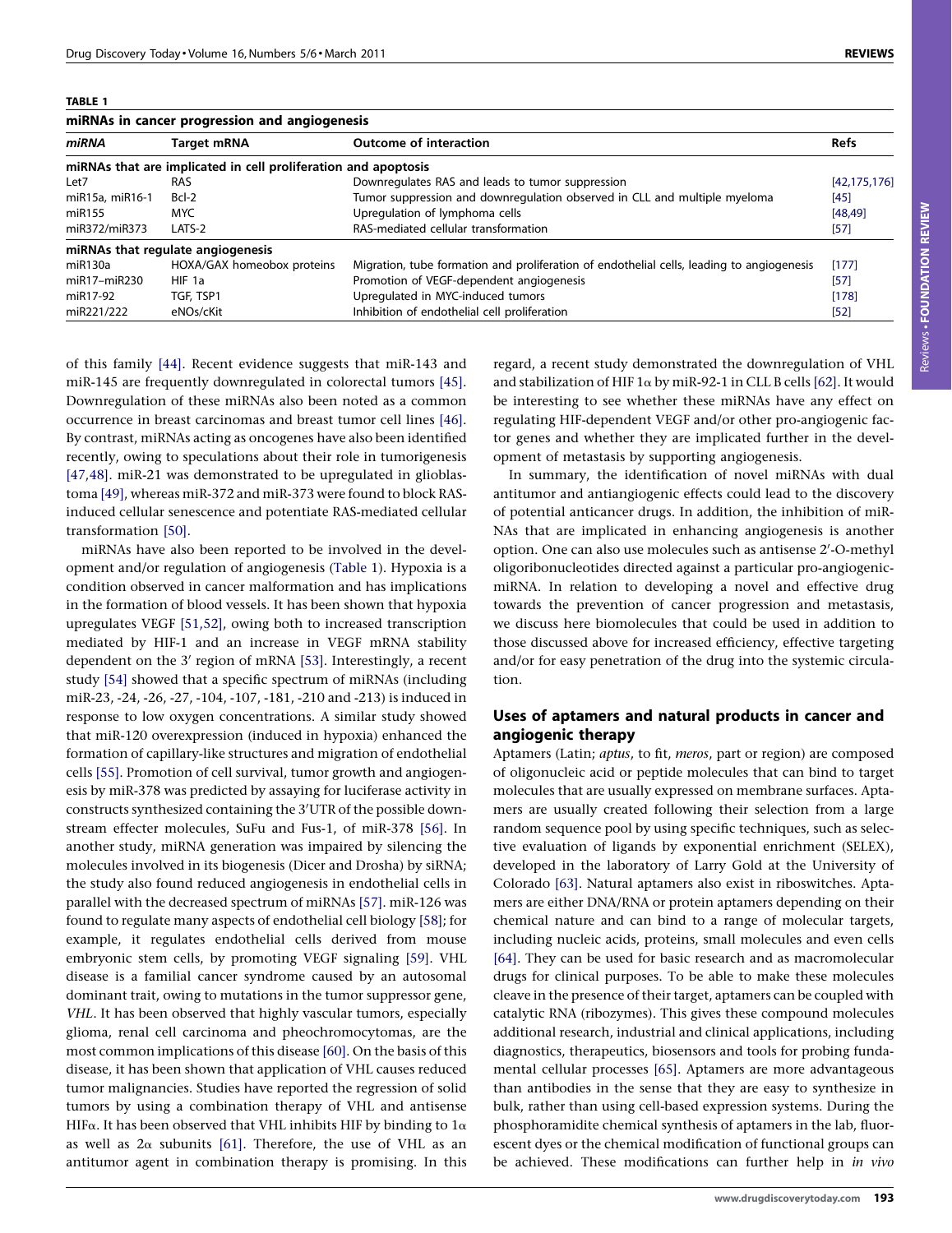<span id="page-6-0"></span>applications of the molecules bearing the aptamer or for better conjugation of the aptamer to other functional group moieties for the investigation of cellular processes [\[66\]](#page-13-0).

Similar to other oligopeptides, their biggest limitation is their bioavailability upon oral administration. However, their biggest advantage is their low immunogenicity. Currently, the therapeutic application of these molecules is still in its infancy; however, one aptameric drug has been approved by the FDA. Pegaptanib is an RNA aptamer directed against VEGF and has been implicated in the treatment of all types of neovascular age-related ocular vascular diseases [\[67\]](#page-13-0). In one study using A5399 cells, the adenoviral system was used to deliver an RNA aptamer (AP50) against nuclear factor (NF)-kB, to overcome non-small cell lung cancer tumor resistance to doxorubicin [\[68\]](#page-13-0). However, using a viral system for drug delivery has its own side effects. More recently, PEGylated, angiopoietin-2-inhibiting RNA aptamers were shown to inhibit tumor angiogenesis and growth, by inhibiting Tie-2 phosphorylation [\[69\]](#page-13-0).

#### Natural anticancer molecules

Several natural anticancer compounds, including curcumin, capsaicin and neem extracts, have been studied for their non-toxicity and specific effects on cancer cells. More recently, the antiangiogenic and anticancer effects of matrine, a traditional Chinese herb, have been shown on primary and metastatic breast cancer cell lines [\[70\]](#page-13-0). Another natural milk-based protein, lactoferrin, which is secretory protein, grabbed the attention of the scientific world. In addition to its main function (i.e. iron absorption in the intestine), lactoferrin also has a role in protection against infections, myelopoisis and autoimmunity. Previous reports have shown that 100% iron saturated bovine lactoferrin (FebLf) augments the antitumor cytotoxicity of certain chemotherapeutics in range of tumors [\[71,72\]](#page-13-0) by increasing cytokines produced by Th1 family, which includes interleukin (IL)-18, interferon (IFN)- $\gamma$  and tumor necrosis factor (TNF)- $\alpha$ , as well as nitric oxide (NO), which have all been reported to sensitize tumors to chemotherapy. Increased cytokine production helps in the infiltration of cytotoxic T cells (CTL), CD4+, CD8+, natural killer (NK) and natural killer T (NKT) cells into the tumor tissue. Thus, using FebLf, along with a drug formulation, can enhance uptake by the systemic circulation and reduce tumor angiogenesis, blood flow and increase tumor apoptosis. FebLf has also been shown to inhibit tumor growth by enhancing antitumor immunity, via its ability to generate antitumor cytotoxic T-lymphocytes (CTLs) thereby enhancing leukocyte infiltration (CD4+, CD8+, IFN-g, NK and dendritic cells) to tumors.

#### RNAi for cancer therapy

Double-stranded RNA (dsRNA) containing a sequence homologous to a specific gene causes sequence-specific gene silencing, which is termed 'RNA interference' (RNAi). RNAi was first discovered in C. elegans, an organism in which gene expression is downregulated by long dsRNA [\[73\]](#page-13-0). Remarkably, the basic molecular mechanism of RNAi is conserved in mammalian cells, and its applicability to mammalian systems was recently discovered using short dsRNAs (19–23 bp; siRNAs) and short hairpin RNAs (shRNAs) [\[74–76\]](#page-13-0). The mechanism of RNAi is crucial in protecting the host from various challenges, including viral and/or foreign gene replication [\[77\]](#page-13-0). RNAi-mediated gene silencing is now an essential strategy in analyzing gene functions owing to its high specificity



#### FIGURE 5

Diagrammatic representation of the transcytosis and absorption of orally delivered FebLf [\[72\],](#page-13-0) ACSC–FebLf nanoparticles [\[162\]](#page-14-0) and EpCAM-targeted CPP–siRNA– ACSC nanoparticles [\[171,173\]](#page-14-0) (a). (b) The internalization into cancer cells of: (i) FebLf; (ii) FebLf-loaded ACSC nanoparticles; (iii) CPP-linked survivin siRNA, oncogenic antisense miR-27a loaded on to ACSC nanoparticles; along with intratumorally delivered nutulin-loaded EpCAM nanoparticles (iv) [\[167\]](#page-14-0) and aptamer-loaded nanoparticles (v) [\[191\].](#page-14-0) Here, ACSCs are shown as being protected from various gastric enzymes in vitro and in vivo, based on surface modification by chitosan (yellow) and alginate (orange). After transcytosis from the gut cells and subsequent endocytosis into the tumor tissue, anticancer biomacromolecules embedded in the nanocore silence key cell cycle regulators, thereby eliminating the tumor.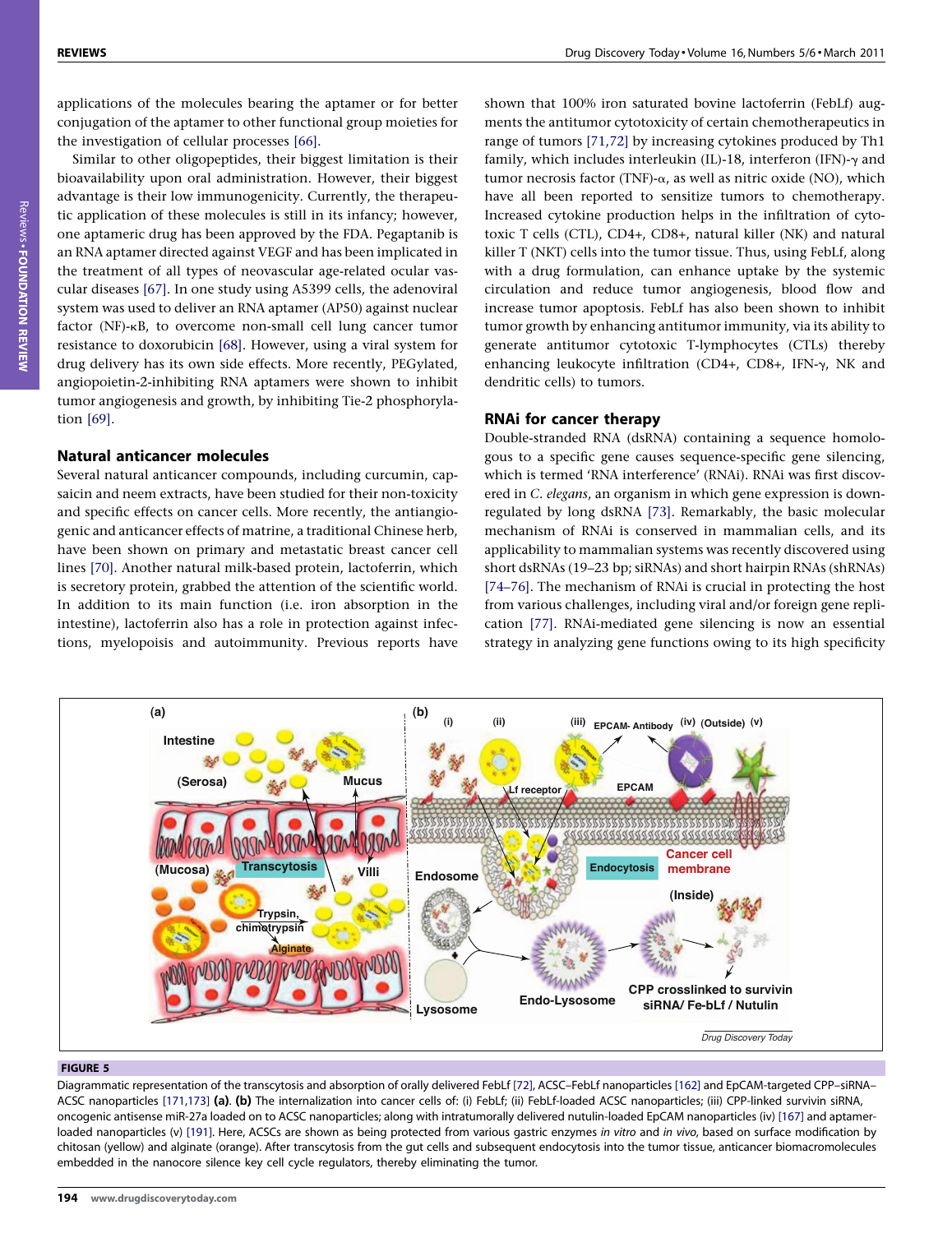and efficiency. In addition, it offers one of the most attractive methods for gene therapy for many diseases, including viral infectious diseases and cancers [\[78,79\]](#page-13-0). Many types of disease have been demonstrated to be potential targets for RNAi-based therapy in laboratory experiments.

#### Gene delivery to target cells

The RNAi-mediated gene-silencing effect is limited in cells reached by RNAi effectors, which makes the delivery of RNAi effectors to target cells important in achieving successful RNAi-based therapeutic treatment. Many in vivo delivery methods of RNAi effectors have been developed, including those developed and optimized for the delivery of plasmid DNA (pDNA) for gene therapy for inhibiting angiogenesis and/or immunomodulation by co-stimulatory pDNA immunogene therapy [\[80–85\].](#page-13-0) Early studies on in vivo RNAi often used the expression of reporter genes that were expressed from vectors co-administered with RNAi effectors [\[86–](#page-13-0) [88\]](#page-13-0). Similarly, suppression of tumor cell growth by efficient RNAi induction in tumor tissue by intratumoral injection has also been studied [\[89\].](#page-13-0) By contrast, only a few studies have reported the successful induction of gene silencing in target cells after systemic administration of shRNA-expressing pDNA. ShRNA-expressing plasmids, which are encapsulated in the interior of 85 nm PEGylated immunoliposomes (PILs), can suppress gene expression in tumor cells intracranially inoculated into the brain [\[90,91\].](#page-13-0) Among the non-viral carriers are cell-penetrating peptides (CPPs), which have the ability to enter cells by crossing the plasma membrane directly or through uptake by the endocytotic pathway [\[92\].](#page-13-0) We [\[93\]](#page-13-0) and many other research groups have demonstrated the effective use of CPP [\[92,94–96\]](#page-13-0). Here, we summarize CPP-based RNA delivery strategies, and focus on recent improvements that enhance the release of siRNAs trapped in endosomes into the cytosol.

#### Aptamer–siRNA chimeras

Bioconjugated nanoparticles are important analytical tools with emerging biological and medical applications. Aptamer-conjugated siRNA chimeras are the recent addition to the growing list of anticancer agents. This promising technology offers the advantage of high-affinity binding onto the cell surface receptors based on the aptamer–ligand conjugates [\[97–99\]](#page-13-0). Prostate-specific membrane antigen (PSMA) has been exploited for treatment using PSMA-binding aptamers [\[100,101\]](#page-13-0), RNAse-resistant 2'fluoro anti-PSMA aptamer tailored with polo-like kinase 1 (PLK-1) and Bcl-2 specific siRNAs. Intratumoral delivery, as well as the in vitro data, suggests a decrease in the transcript level of PLK-1 and Bcl-2 [\[102\].](#page-13-0) A non-covalent conjugation of glyceraldehyde phosphate dehydrogenase (GAPDH) siRNA with an anti-PSMA aptamer by using avido-biotin cross linkage with a reducible disulfide linker in between was used. siRNA-mediated inhibition of gene expression was reported after internalization of the chimeric siRNA within 30 min [\[103\].](#page-13-0) In another study, it was found that bivalent PSMA aptamer Ef2 siRNA chimeras resulted in increased and more-efficient PSMA cell death compared with monovalent chimeras [\[104\].](#page-13-0) A chimeric design was tailored by the addition of truncated a PSMA-specific A10PLK1 aptamer (39 nt instead of 71 nt) to a siRNA [\[105\].](#page-13-0) These chimeric molecules modified by additional nucleotides at the 3' end, along with passenger and guide strand transac-

tions in the siRNA domain of the chimera, favored dicer processing and thus increased silencing activity and specificity. In vivo silencing was prolonged by appending a PEG moiety, which even decreased the level of therapeutic dosage. More recently, combination of aptamer–siRNA chimeras with zoledronic acid [\[106\]](#page-13-0) and tumor-targeted delivery of nonsense-mediated decay (NMD) factor-specific chimeric siRNAs [\[107\]](#page-13-0) were reported. These results suggest the potential of aptamer–siRNA chimeras in cancer therapy.

In summary, aptamers that can bind to specific markers on tumor vasculature can be used along with certain tumor, HIF and/ or angiogenic inhibitors to deliver them to the specified target. However, aptamers are little used in the treatment of tumor angiogenesis because of their low bioavailability, although they have the same action in retinal angiogenesis. One can imagine a wonder drug based on antitumor peptides and inhibitors of proangiogenic factors that could be delivered orally, along with ligands, such as aptamers, VHL and lactoferrin, incorporated in nanoparticles to protect them from challenges in the milieu interior [\[108\]](#page-13-0).

#### CPP-mediated RNA delivery into mammalian cells

CPPs, also referred to as protein transduction domains (PTD), were first discovered when the HIV-1 Tat-protein, which transactivates transcription of the HIV-1 genome, was observed to cross the plasma membrane by itself [\[109,110\].](#page-13-0) The subsequently identified peptide fragment (49–59 amino acids) that confers cell permeability to the protein is called the Tat-peptide, and is one of the better characterized CPPs [\[111,112\]](#page-13-0). A variety of CPPs derived from natural protein sequences have since been discovered [\[113–115\].](#page-13-0) One example of a non-viral CPP (Penetratin<sup>TM</sup> from *Drosophila* antennapedia homeodomain protein) is a sequence of 16 amino acids [\[116\].](#page-13-0) Most of these CPPs contain a high density of basic amino acids (arginines and/or lysines), which are proposed to interact with the anionic surface of the plasma membrane and enhance internalization of the peptides. The CPPs are efficiently internalized by cells both in vitro and in vivo, irrespective of whether the cells are proliferating or non-proliferating [\[117–](#page-13-0) [120\].](#page-13-0) In addition, CPPs provide cellular internalization not only to fused proteins, but also to non-covalently conjugated cargo molecules [\[121,122\].](#page-13-0) Tat-peptide, along with an oligoarginine (8– 11mer) peptide [\[123,124\]](#page-13-0) and penetratin [\[116\],](#page-13-0) has been utilized for cargo delivery. Cytotoxicity with CPPs is either low or undetectable, within the CPP concentration range used for molecular delivery. CPPs for RNA delivery are used primarily in the following systems.

#### CPP covalently attached to RNA

If the cargo molecules are polypeptides or peptide analogs, such as peptide nucleic acids (PNAs), CPPs can be covalently linked by gene recombination or solid phase peptide synthesis. By contrast, if the cargos are non-peptide molecules, such as inorganic molecules or nucleic acids, chemical reactions must be used for covalent attachment of the CPPs to the cargo molecule. Covalent attachment of a CPP to a cargo molecule confers its permeability. Covalent attachment of CPPs to siRNAs has also been attempted [\(Table 2\)](#page-8-0) [\[125–129\]](#page-13-0). There were concerns regarding the specificity of siRNA bound covalently to CPPs, which were addressed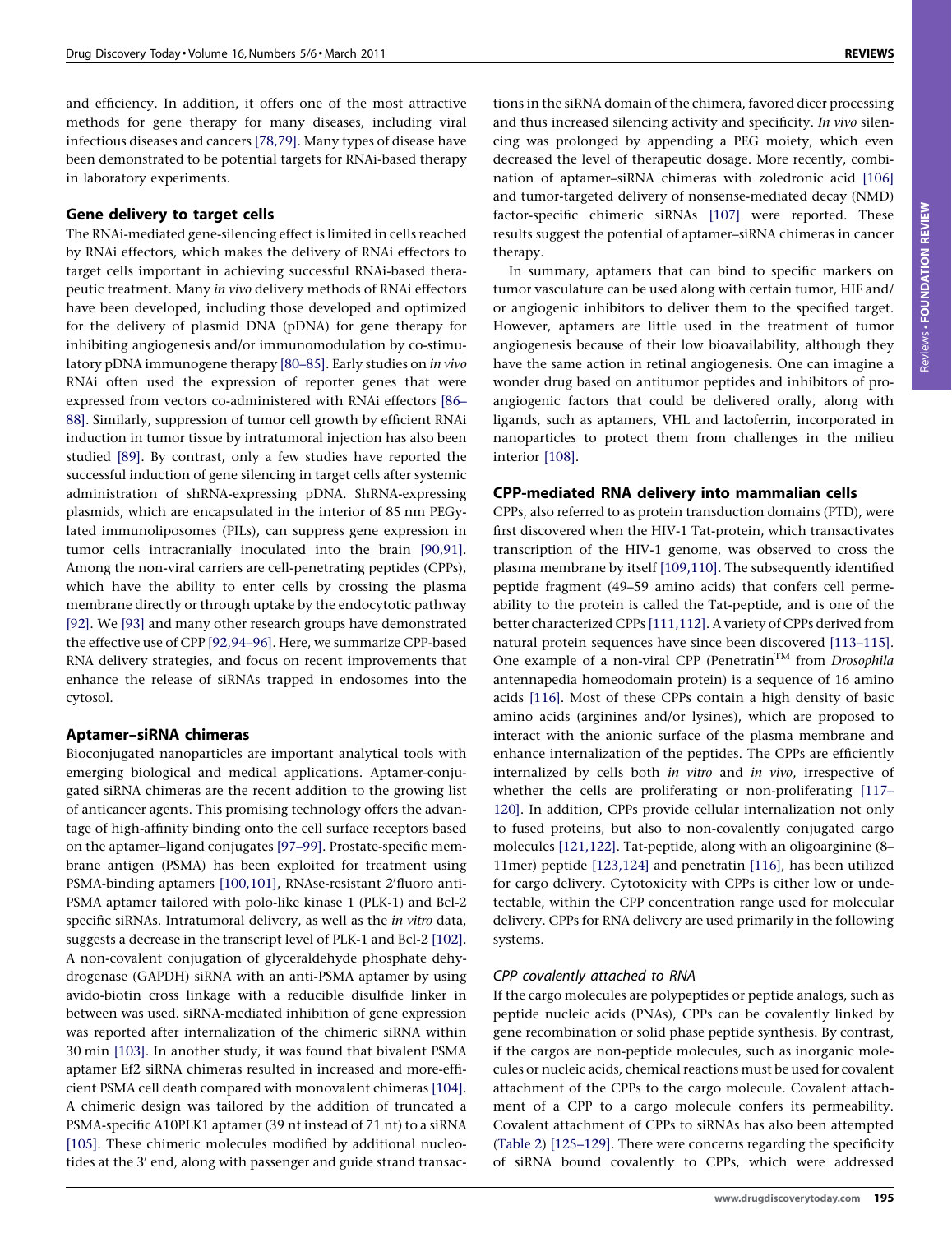<span id="page-8-0"></span>TABLE 2

| CPP-mediated RNA delivery into mammalian cells |                              |                                                                 |                                           |                             |                                  |                                      |         |
|------------------------------------------------|------------------------------|-----------------------------------------------------------------|-------------------------------------------|-----------------------------|----------------------------------|--------------------------------------|---------|
| Interaction CPP                                |                              | <b>Target</b>                                                   | Sequence                                  | <b>RNA</b><br>concentration | <b>Evaluation</b>                | <b>RNAi</b><br>efficiency<br>$(\% )$ | Refs    |
|                                                |                              | Examples of siRNA delivery by covalent CPP-siRNA conjugates     |                                           |                             |                                  |                                      |         |
| Covalent                                       | Penetratin                   | SOD1 in neuron cell                                             | <b>ROIKIWFONRRMKWKK</b>                   | 8 n <sub>M</sub>            | <b>mRNA</b>                      | 85                                   | $[126]$ |
|                                                |                              | Luciferase in CHO cells                                         | <b>CROIKIWFONRRMKWKK</b>                  | 25 n <sub>M</sub>           | Luminescence                     | 53                                   | [127]   |
|                                                | $Tat(48-60)$                 | p38 in L929 cells                                               | <b>GRKKRRQRRRPPQ</b>                      | $10 \text{ mm}$             | <b>mRNA</b>                      | 40                                   | [128]   |
|                                                | Tat(47-57)                   | EGFP in HeLa cells                                              | <b>YGRKKRRQRRR</b>                        | 200 nm                      | Fluorescence                     | 70                                   | $[125]$ |
|                                                | Transportan                  | Luciferase in CHO cells                                         | CLIKKALAALAKLNIKLLYGASNLTWG               | 25 n <sub>M</sub>           | Luminescence                     | 63                                   | [127]   |
|                                                | Tat-LK15                     | Bcr-abl gene in K562 cells                                      | <b>YIGSRKKRRQRRRGGG</b>                   | 3.5 m <sub>M</sub>          | mRNA, protein                    | 90                                   | $[179]$ |
|                                                |                              |                                                                 |                                           |                             | and fluorescence                 |                                      |         |
|                                                |                              | Examples of siRNA delivery by non-covalent CPP-siRNA conjugates |                                           |                             |                                  |                                      |         |
| Nonspecific                                    | Polyarginine<br>(R9)         | EGFP in GC cells                                                | <b>RRRRRRRRR</b>                          | 200 nm                      | Fluorescence                     | 43                                   | [135]   |
|                                                | <b>MPG</b>                   | Luciferase in HeLa cells                                        | GALFLGFLGAAGSTMGAWSQPKKKRKV               | 50 n <sub>M</sub>           | Luminescence                     | 78                                   | $[136]$ |
|                                                |                              | GAPDH in HS-68 cells                                            | GALFLGFLGAAGSTMGAWSOPKKKRKV               | 100 nm                      | Western blot                     | 60                                   | [136]   |
|                                                | <b>MPGANLS</b>               | Luciferase in HeLa cells                                        | GALFLGFLGAAGSTMGAWSQPKSKRKV               | 50 n <sub>M</sub>           | Luminescence                     | 90                                   | $[136]$ |
|                                                |                              | GAPDH in HS-68 cells                                            | GALFLGFLGAAGSTMGAWSOPKSKRKV               | 25 nm                       | Western blot                     | 80                                   | [136]   |
|                                                | $MPG\alpha$                  | Luciferase in ECV304 cells                                      | GALFLAFLAAALSLMGLWSQPKKKRKV               | 25 n <sub>M</sub>           | Luminescence                     | 75                                   | [134]   |
|                                                | Penetratin                   | Luciferase in HeLa cell                                         | <b>ROIKIWFONRRMKWKK</b>                   | 100 nm                      | Luminescence                     | $\mathbf 0$                          | [139]   |
|                                                | HA2-penetratin               | Luciferase in HeLa cell                                         | GLFGAIAGFIENGWEGMIDGRQIKI-<br>WFQNRRMKWKK | 100 nm                      | Luminescence                     | 35                                   | [139]   |
|                                                | <b>Bovine PrP</b>            | Luciferase in HeLa cells                                        | MVKSKIGSWILVLFVAMWSDVGLCKKRPKP            | 100 n <sub>M</sub>          | Luminescence                     | 48                                   | $[139]$ |
|                                                | <b>MPGANLS</b>               | Luciferase in HeLa cells                                        | GALFLGFLGAAGSTMGAPKSKRKV                  | 100 nm                      | Luminescence                     | 55                                   | [139]   |
|                                                | TP-10                        | Luciferase in HeLa cells                                        | AGYLLGKINLKALAALAKKIL                     | 100 nm                      | Luminescence                     | 18                                   | [139]   |
|                                                | EB1                          | Luciferase in HeLa cells                                        | LIRLWSHLIHIWFQNRRLKWKKK                   | 100 nm                      | Luminescence                     | 55                                   | [139]   |
|                                                | Fusogenic<br>peptide         | GFP in MDA-MB-435 cells                                         | WEAKAKA LAKALAKHLAKALAKALKAC EA           | $0.72 \text{ mm}$           | <b>mRNA</b>                      | 74.9                                 | [180]   |
| Specific                                       | Tat(47-57)-U1A-<br>Alexa546  | EGFP in CHO cells                                               | <b>YGRKKRRQRRR</b>                        | 200 nm                      | Fluorescence                     | 65                                   | [181]   |
|                                                | Polyarginine                 | HER-2 in COS-7 cells                                            | <b>R15</b>                                | 7 m <sub>M</sub>            | Fluorescence and<br>luminescence | 50                                   | [182]   |
|                                                | Stearoyl carrier<br>peptides | FAM and VEGF in<br>S-180 cells                                  | CH2R4H2C, GH2R4H2G, CH2R4H2C              | 13 m <sub>M</sub>           | Fluorescence<br>and ELISA        | 80                                   | [183]   |
|                                                | Arginine-grafted<br>peptide  | VEGF in PC3 cells                                               | CBA-DAH-R                                 | $0.1 \mu M$                 | Fluorescence                     | 88.2                                 | $[184]$ |

[\[130,131\]](#page-14-0) in that various kinds of CPP-siRNA conjugates were prepared and purified by HPLC, and their RNAi effects measured. The results showed that moderate suppression of p38 (20–60%) is observed at a concentration of 10  $\mu$ M CPP–siRNA, which is almost two orders of magnitude higher than previous reports [\[130,131\]](#page-14-0). Additionally, the site of attachment of the CPP to the siRNA affected the RNAi efficiency [\[128\]](#page-13-0). Thus, the CPP should be covalently attached to the appropriate site in the siRNA (the 3'-end of the sense strand) to generate an effective CPP–siRNA complex and the resultant CPP–siRNA should be purified to exclude the effects of free CPP [\[128\]](#page-13-0).

#### Non-covalent CPP–RNA complexes

Some CPPs used as molecular delivery carriers interact with their molecular cargos through non-covalent interactions. Protein delivery by this mechanism was reported before the approach was used for RNA delivery. Pep-1 has been used for protein delivery, especially for intracellular antibody delivery, using a tryptophan-rich hydrophobic region [\[132,133\]](#page-14-0). Formation of CPP–cargo complexes by these nonspecific interactions is a simple and easy approach that provides cell permeability to macromolecules (Table 2). siRNAs have a negatively charged backbone; therefore, positively charged CPPs can bind to the siRNAs through

nonspecific electrostatic interactions. In the presence of excess CPP, CPP–siRNA macrocomplexes are formed and provide cell permeability by covering the siRNA surface with positive charges from the CPP [\[131,134–140\]](#page-14-0). It has been demonstrated by simple administration of the complex to cell cultures that the N-methylpurine DNA glycosylase (MPG) peptide–siRNA complex efficiently suppressed gene expression [\[136,141\].](#page-14-0)

## Sequence-specific binding of CPP-fused RNA-binding protein to RNA

To deliver nonpeptide cargo molecules using CPPs, specific biomolecular interactions, such as biotin–streptavidin or antibody– protein A binding, have occasionally been used instead of covalent attachment [\[142–146\].](#page-14-0) The advantage of this strategy is the specific molecular delivery without covalent linkage. For siRNA delivery, this strategy can be employed by using a sequence-specific RNA-binding protein (RBP).

# Advantages of delivering antiangiogenic and/or anticancer molecules with nanoparticles

Many delivery routes have been formulated for drug administration to be able to attack different diseases [\[108\]](#page-13-0). Several parenteral and non-parenteral administration routes for drug delivery have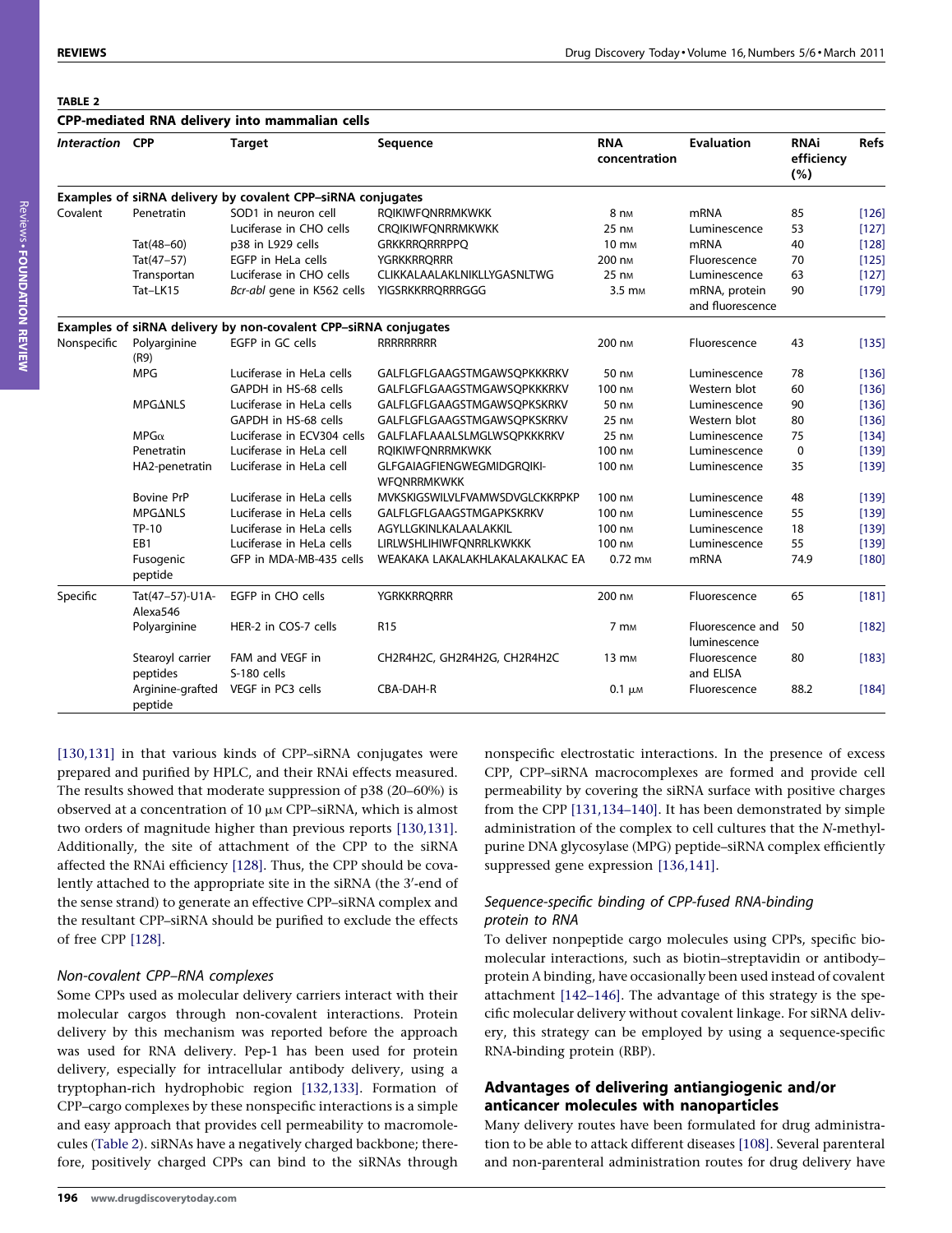been developed and devised previously for therapy [\[147\]](#page-14-0). However, complications, such as thrombophlebitis or tissue necrosis and poor patient compliance, have stimulated the investigation of non-parenteral routes [\[148\]](#page-14-0). Among such routes, oral administration is usually preferred because it is non-invasive, most acceptable and convenient for the patient and requires no skilled worker for drug injection. However, the oral bioavailability of these prodrugs or enzymes and peptides, as well as of protein drugs, is generally low, owing to the acidic conditions of the stomach, proteolytic activity of the gastrointestinal enzymes present in the intestinal tract, and poor permeability across the intestinal mucosa [\[149\].](#page-14-0) Various approaches have been proposed to overcome the biopharmaceutical limitations associated with these drugs, such as inhibition of enzymatic degradation [\[150\],](#page-14-0) chemical modifications [\[151\],](#page-14-0) an *in situ* gel system [\[152\]](#page-14-0) and the formulation of polymeror microsphere-based carrier systems [\[153\].](#page-14-0) Application of nanocarriers for drug delivery, especially RNA, pDNA, prodrugs and bioactive drugs, is an expanding area of research that has designed biomaterials with controlled rates of drug release [\[154\].](#page-14-0) Recent advances in chemotherapy involve the use of nanomaterials with a broad range of chemistry, including PEGylated, hydrophobically, glycol chitosan moieties and other poly (esters). These nanowonders are reported to protect the drug from the extremities of pH and enzymatic degradation. Drug delivery is one of the promising biomedical applications of nanotechnology. Several nano-based cancer drugs, for example  $Doxil^{\circledR}$  and Abraxane, are in clinical trials to assess their use in cancer chemotherapy. Ideally speaking, a suitable nanocarrier would have minimal side effects and greater hangover time in the blood. Nanocarriers made up of two or more different polymers can spontaneously assume various shapes in specific solvents and bring several advantages to the nanocore-like size, stability, drug loading and release efficiencies.

To develop an oral administrative, careful design of the core and exterior coat is required. Recent developments in bone marrow tissue engineering, dentistry, orthopedics and plastic surgery are making use of these kinds of composite on a macroscale; utilizing the same principle on a nanoscale will ensure more promising drug development [\[147\].](#page-14-0) Ceramic nanoparticles are being designed that have improved protein adsorption and which have various layers of biodegradable polymers coated on their surface both to protect them from lytic or gastrointestinal enzymes and to obtain sustained release kinetics of the loaded drug. Ceramics are solid compounds that are formed by a chemical reaction between a metal and a nonmetallic elemental solid or between a nonmetal and nonmetallic elemental solids [\[155–162\]](#page-14-0). Some of the ceramic material that are being used for nanomedicine include: (i) calcium phosphate ceramics. Various forms of calcium phosphate ceramics have been in use for the past three decades, including hydroxyapatite, beta-tricalcium phosphate, biphasic calcium phosphate amorphous calcium phosphate, carbonated appetite and calcium-deficient hydroxyapatite [\[162\];](#page-14-0) (ii) calcium phosphate cements. These consist of a powder phase of calcium and/or phosphate salts together with an aqueous phase that react at room or body temperature and form a calcium phosphate crystal that sets by entanglement of crystals; (iii) bioactive glass. This is produced in the same way as conventional glass, in which basic components are  $SiO_2$ , Na<sub>2</sub>O, CaO and P<sub>2</sub>O<sub>5</sub>. It is commercially available as Bioglass $^{\circledR}$ .

Characteristics of these ceramic materials include high mechanical strength, good body response and strong binding ability with proteins, which helps the sustained release of the drug. However, they are less biodegradable, which might be a drawback, although one that could be overcome by adding biopolymers, such as chitosan. This not only improves their biodegradability, but also increases their tolerance towards variations in pH and protects against enzyme action in the gut. Polymers widely used include: (i) polylactic acid (PLA) and/or polyglycolic acid (PGA) polymers, such as PLA, PLLA and PDLLA, poly (lactic-co-glycolic acid) (PLGA) and polycaprolactones; (ii) natural proteins, such as collagen, gelatin, fibrin and casein; and (iii) carbohydrates and their derivatives, such as chitin, chitosan, alginate, cellulose, starch, hyaluronan and amylopectins.

#### Uses of nanoparticles in cancer treatment

Blood vessels in tumor vasculature are found to be leaky and have pores in the range of 10s and 100s of nanometers [\[147\]](#page-14-0). This fact can be exploited for drug delivery to the tumor site, using nanocarriers with a diameter of 1–100 nm, a process called enhanced permeability retention (EPR) effect [\[163,164\]](#page-14-0). Currently, natural and synthetic polymers are used as drug delivery vectors, and some are detailed in [Table 3](#page-10-0). Other nanocarriers used with polymer conjugates include polymeric nanoparticles, lipid-based carriers, (such as liposomes and micelles), dendrimers, carbon nanotubules and inorganic nanoparticles. There has been growing interest in the development of biodegradable, polymeric nanoparticles for the diagnosis and treatment of cancer. As mentioned above, there is significant progressing being made in the development of anticancer biomolecules targeted with nanocarriers, especially polymeric nanoparticles and dendrimers. Recently, some formulations have been tested by using chemotherapeutic drugs, along with polymeric nanoparticles [\(Table 4\)](#page-10-0). A formulation with two distinct layers of biodegradable polymer with an inner nucleus containing an antitumor agent (doxorubicin) and a PEGylated outer envelope with an antiangiogenic agent has been successfully tested [\[165\].](#page-14-0) In another study, multidrug resistance (MDR) in breast cancer cell lines was overcome by poly(ethylene oxide) (PEO)–poly-e-caprolactone (PCL) nanoparticles that co-delivered paciltaxel and ceramide to the tumor site [\[166\]](#page-14-0). The anticancer drug, nutlin-3a, has been actively targeted using epithelial cell adhesion molecule (EpCAM) antibodies, loaded on to PLGA, and has been tested successfully [\[167\].](#page-14-0) Lodamin is the mPEG-PLA modification of TNP-470, using methylated PEG and PLA, which has fewer side effects compared with its counterpart, TNP and which was tested successfully in melanoma and Lewis lung carcinoma (LLC) cell lines [\[155\]](#page-14-0). It was reported to be a promising oral administrative for antiangiogenic therapy. In addition, there are some polymer conjugates in clinical use as cancer treatments, such as Zinostatin Stimalmer<sup>®</sup>, Oncaspar<sup>®</sup> and Neulasta<sup>®</sup> for cancer treatment [\[157\].](#page-14-0)

Recently, Saraf et al. [\[160,161\]](#page-14-0) developed nanoparticles that can be used for oral delivery of peptides. However, to the best of our knowledge, these alginate-coated nanocarriers (ACNC) have not yet been used for pDNA or RNAi delivery for gene targeting in any disease in vitro or in vivo in either human or animal systems. It is tempting to expand the utility of nanoparticles for the delivery of therapeutic enzymes, because particles larger than  $20 \mu m$  are prone to be washed out and are therefore inefficient for mucosal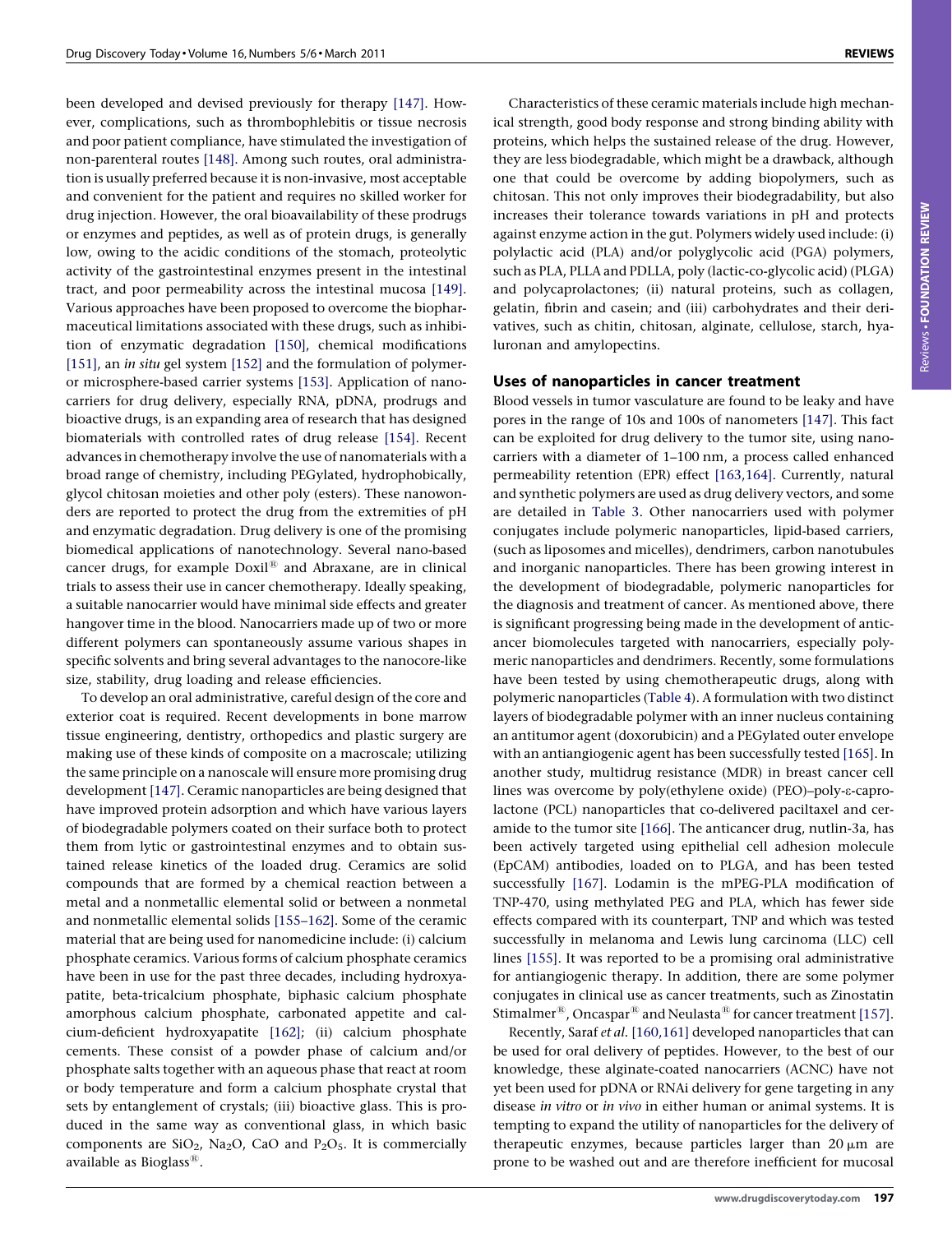# <span id="page-10-0"></span>TABLE 3

Reviews -

**FOUNDATION** 

**REVIEW** 

|                                | Different types of nanocarrier |                                                                                                 |                                                                                                                                                                                                                                                    |             |  |  |  |
|--------------------------------|--------------------------------|-------------------------------------------------------------------------------------------------|----------------------------------------------------------------------------------------------------------------------------------------------------------------------------------------------------------------------------------------------------|-------------|--|--|--|
| <b>Name</b>                    | <b>Structure</b>               | Composition                                                                                     | Salient futures and uses                                                                                                                                                                                                                           | <b>Refs</b> |  |  |  |
| Carbon<br>nanotubule           |                                | Composed of fullerenes<br>(C60 compounds) and/or<br>carbon-based hollow<br>cage-like structures | Increased internal volume and ease of functional<br>modification of internal and external surfaces.<br>Single-walled nanotubes are used for drug and<br>gene delivery. Double-walled nanoparticles have<br>better implications for transfection    | [158, 159]  |  |  |  |
| Liposome                       |                                | Amphipathic lipids                                                                              | SUVs composed of single lipid bilayer, where<br>as LUVs consist of multiple layers. They alter the<br>pharmacokinetic profile of loaded drug molecules                                                                                             | [160]       |  |  |  |
| Solid lipid<br>nanoparticle    |                                | Amphipathic lipids                                                                              | Comprise a hydrophobic core (50-100 nm in<br>diameter); they can be used as an effective<br>adjuvant for vaccines and as non-viral<br>transfection agents                                                                                          | [156]       |  |  |  |
| Polymeric<br>nanoparticle      |                                | Biodegradable<br>and biocompatible<br>polymers                                                  | Nanocapsules entrap the drug and nanospheres<br>can be used for coating the drug on their surfaces.<br>They enable greater control of the pharmacokinetic<br>behavior of the loaded drug, leading to more<br>appropriate steady levels of the drug | [161, 162]  |  |  |  |
| Polymeric<br>micelles          |                                | Amphipathic lipids                                                                              | They are formed in hydrophobic environments<br>and are suitable for the delivery of<br>water-insoluble drugs because of their core<br>shell structure                                                                                              | [185]       |  |  |  |
| Dendrimer                      |                                | $AB_n$ type monomers                                                                            | They offer several advantages, such as nanometer<br>size range, ease of modification and of preparation.<br>They can be used as coating agents for the<br>protection and delivery of drugs to various sites                                        | [186]       |  |  |  |
| Functionalized<br>nanoparticle |                                | Inorganic metals,<br>such as Pt, Pd,<br>Au and Ag                                               | Fluorescent properties can be incorporated to be<br>used as biosensors. They can also be used as<br>markers for research in molecular biology, targeted<br>drug delivery and biosensing                                                            | [187]       |  |  |  |

TABLE 4

| Examples of polymeric nanodrug formulations tested against cancer angiogenesis |                                                                                                                         |                                                                                                                                |                                   |             |  |
|--------------------------------------------------------------------------------|-------------------------------------------------------------------------------------------------------------------------|--------------------------------------------------------------------------------------------------------------------------------|-----------------------------------|-------------|--|
| S/no. and name                                                                 | <b>Formulation</b>                                                                                                      | <b>Outcome</b>                                                                                                                 | <b>Cell lines tested</b>          | <b>Refs</b> |  |
| Nanocell                                                                       | Nucleus with doxorubicin and covered by a<br>pegylated lipid envelope                                                   | Chemotherapeutic agent in the nucleus<br>disrupts the solid tumor and the anti-<br>angiogenic agent disrupts tumor vasculature | Melanoma and LLC                  | [165]       |  |
| PEO-PCL nanoparticles                                                          | Tamoxifen and paciltaxel encapsulated with<br>polyethylene oxide-modified<br>poly( $\varepsilon$ -caprolactone)         | Combination therapy of tamoxifen and<br>paciltaxel nanoparticles can overcome<br>multidrug resistance                          | Breast cancer                     | [166]       |  |
| Folate-SPIO-DOX micelles                                                       | Doxorubicin, $Fe2O3$ in a co-polymer of PEG<br>and $poly(\varepsilon$ -caprolactone) with folate<br>as targeting ligand | Used for both diagnostic and therapeutic<br>purposes, as Fe <sub>2</sub> O <sub>3</sub> can be detected with MRI               | Hepatic carcinoma                 | [188]       |  |
| Lodamin                                                                        | TNP-470 with an mPEG-PLA co-polymer                                                                                     | Tumor vasculature is reduced with fewer<br>side-effects of TNP-470                                                             | Melanoma and LLC                  | [155]       |  |
| PEC micelles                                                                   | VEGF siRNA with polyethylene glycol<br>and polyethyleneimine                                                            | Inhibition of VEGF-mediated angiogenesis                                                                                       | Prostrate carcinoma<br>cell lines | [189]       |  |
| <b>PECM</b>                                                                    | SiRNA-PEG-fusogenic peptide (KALA)                                                                                      | VEGF gene silencing                                                                                                            | Prostrate carcinoma<br>cell lines | $[190]$     |  |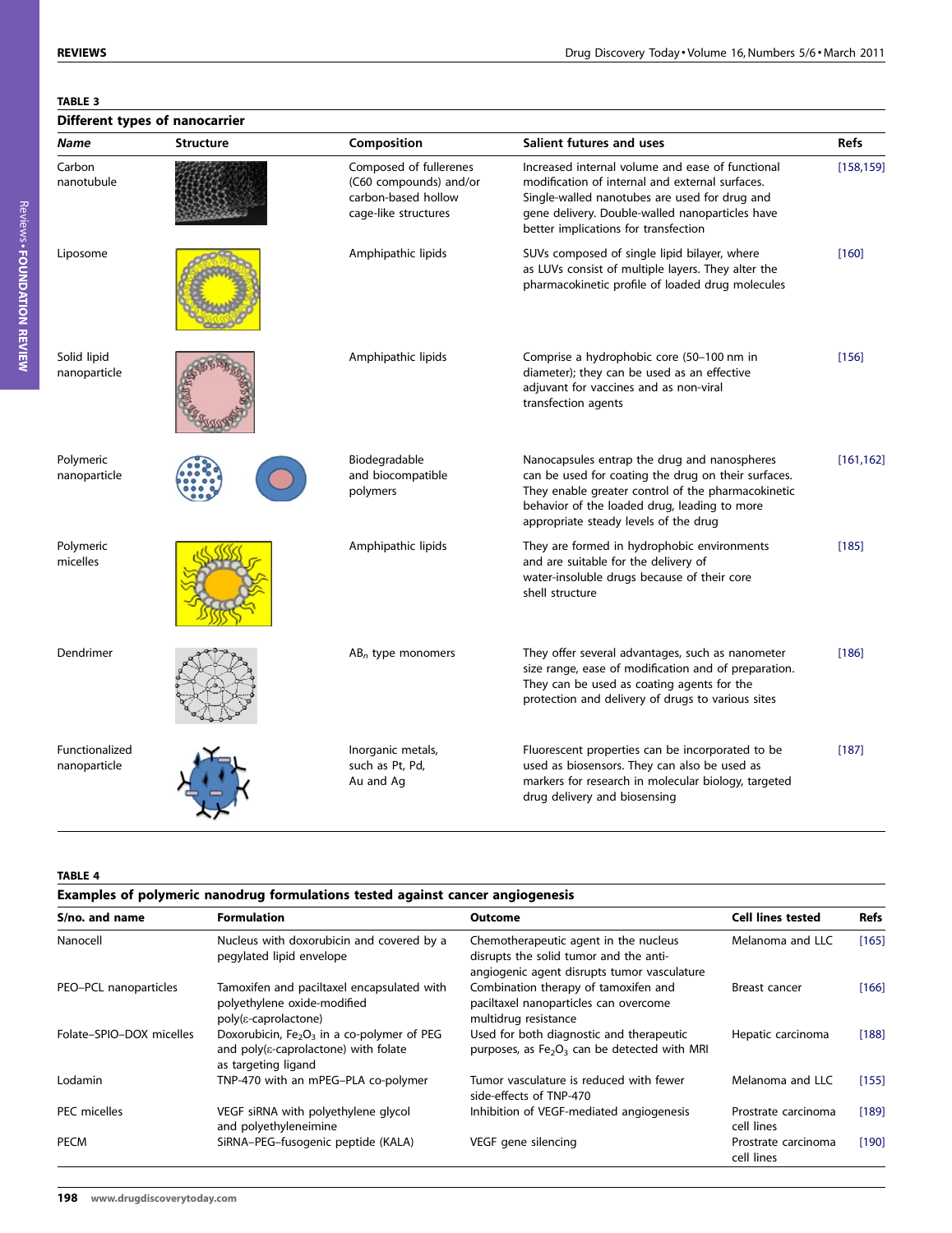delivery [\[168\]](#page-14-0) and for the maintenance of the native structures [\[169\].](#page-14-0) In this regard, innovative techniques have led to the use of ceramics in high-tech applications such as the delivery of chemicals and biologicals effectively in vitro and in vivo [\[170\]](#page-14-0).

We recently used for the first time the covalently crosslinked CPP (R9 and Tat peptides) complexed with siRNA to survivin, an inhibitor of apoptosis that is overexpressed in tumors and inflammation (unpublished observations). We designed covalently crosslinked CPP (R9-siRNA to survivin and Tat peptide-siRNA to survivin peptides) complexed with siRNA to survivin for designing ACNC for effective loading and protection of active acid-labile and alkaline-labile large nanocarriers for oral administration. We tested these loaded targeted nanoparticles in human colon cancer cells (Caco-2 and HT-29) in transwell assays. As an attempt to increase the bioavailability, sustained release, mucoadhesiveness and conformational stability, we loaded covalently complexed CPP with survivin siRNA into ACNC nanocarriers [\[162\].](#page-14-0) Prolonged activity was obtained owing to the slow release of the protein or RNA from the ACNC and the intact structure without denaturation or dehydration during delivery and storage. The encouraging results obtained in this study suggest that ACNC should be included in future in vivo studies, especially in the delivery of RNA, DNA, proteins, peptides and drugs. These novel nanocarriers were also found to be promising in the protection of the spatial qualities needed for exhibiting improved therapeutic effects. However, further studies in terms of their pharmacokinetics and toxicology, as well as animal studies, are required for clinical utility of the formulation. More recently, we were able to load cell-permeable dominant-negative survivin R9 (DNSurR9) [\[85,171–174\]](#page-13-0) and survivin and HSP-90 antagonists, 'shepherdin' on alginate gelencapsulated, chitosan ceramic nanocore nanocarriers (ACNC-NPs) and could induce apoptosis and disintegrate the mitochondria of colon and breast cancer cell lines (but not normal control cells) more efficiently in in vitro cell-based assays. In this study, we loaded non-covalently crosslinked CPP (R9-siRNA to survivin and Tat peptide-siRNA to survivin peptides) complexed with siRNA to survivin and oncogenic antisense miRNA-27a (as-miR-27a) on ACNC-NPs and transferred them to human breast cancer MDA-MB-231 and MCF-7 cell lines by endocytosis [\(Fig. 5](#page-6-0)). Our results show that both R9 and Tat CPP peptides covalently complexed with as-miR-27a-loaded ACNC-NPs exhibit oncogenic activity. Suppression of miR-27a inhibits breast cancer cell growth and invasion. Simultaneous covalently complexed CPP (R9 and Tatpeptide) with siRNA to survivin and oncogenic as-miR-27a-loaded ACNC-NPs results in a faster and more efficient decrease in the expression of genes that are important for cell survival and angiogenesis faster than compared with monotherapy. In addition, these responses were accompanied by decreased expression of the genes encoding survivin and molecules involved in angiogenesis, including survivin isoforms, VEGF and VEGF receptor 1 (VEGFR1). We also demonstrated the downregulation of survivin expression in western blot in the covalently complexed CPP (R9 and Tat-peptide) with siRNA to survivin and oncogenic as-miR-27a-loaded ACNC-NP-treated cells. A TUNEL assay, caspase activity assay and changes in mitochondrial membrane potential showed that cell death was mainly through the intrinsic apoptosis pathway. Oral delivery of siRNA to survivin and oncogenic as-miR-27a-loaded ACNC-NPs induced apoptosis, necrosis and cytotoxicity in a xenograft breast cancer model. Oral administration of covalently complexed CPP (R9 and Tat-peptide) with siRNA to survivin and oncogenic as-miR-27a ACNC-NPs in combination regressed tumor growth faster and inhibited angiogenesis in the xenograft breast cancer mouse model as compared with monotherapy [\[171\].](#page-14-0) We also compared our results with doxorubicinand taxol-loaded ACNC-NPs. Taken together, our results are encouraging for the development of combination nanotherapeutic strategies that combine gene silencing and drug delivery to provide more potent and targeted therapeutic, especially in late and metastatic cancers.

#### Outlook and conclusions

The ability to target functionally biorelevant molecular signals precisely and differentially in cancers will establish a new paradigm in cancer management; one that focuses on defining the uniqueness of each tumor and tumor-host processes and interactions following rational target prioritization using computational systems biology algorithms. This, then, would allow for the exploitation of the 'attack vulnerability' of the rewired cancer network by deconstructing essential hubs and linkages, multiply targeting and eliminating them. Anticancer protein, miRNA, siRNA and shRNA effectors are attractive opportunities. The ability to potentiate activity using a bifunctional design might further enhance the safety and efficacy of such effectors. Although shRNA seems ideal for cancer-related therapeutic development, new technologies, such as bifunctional RNAi, might provide an even greater opportunity for potency enhancement and heightening safety, thereby increasing the opportunities for multiple target therapy. This, of course, is contingent on the optimization of delivery and minimization of offtarget effects, which will need to be established through early clinical testing. RNAi has rapidly become established as an experimental tool and is expected to be used as a therapeutic treatment for various diseases in addition to cancer. As well as the biomolecules mentioned above, shRNA-expressing pDNA is also a promising candidate for RNAi-based therapeutic treatment. As shRNA-expressing pDNA and biomolecular therapy have advantages and disadvantages, they should be chosen on a case-by-case basis.

There are still difficulties in the successful therapeutic application of RNAi. However, considering the pace of new findings and developments in the application of these factors, we believe that these problems will be solved and that RNAi and/or anticancer peptides will become a major therapeutic treatment in the near future. RNA delivery for RNAi-mediated gene silencing is a comparatively new area of CPP-mediated molecular delivery. Endosomal entrapment of RNAs delivered by CPPs is a problem that must be overcome for practical CPP-based cellular RNA delivery. A few groups have addressed this problem by using endosomolytic peptides and reagents, as well as photoinduced endosomal escape strategies. In addition, strategies targeting the CPP–cargo complex to a specific organ, to cancer, or to virus-infected cells, will be necessary for therapeutic applications. Recently, there has been a great advance towards therapeutic applications, in particular through the use of non-covalent strategies to form cargo–CPP complexes. The photoinduced RNAi strategy might also be useful as a targeting strategy for therapeutic applications. As RNAi is one of the most promising strategies for gene therapy, further advances in CPP-based RNA delivery with nanoparticles are expected in the near future.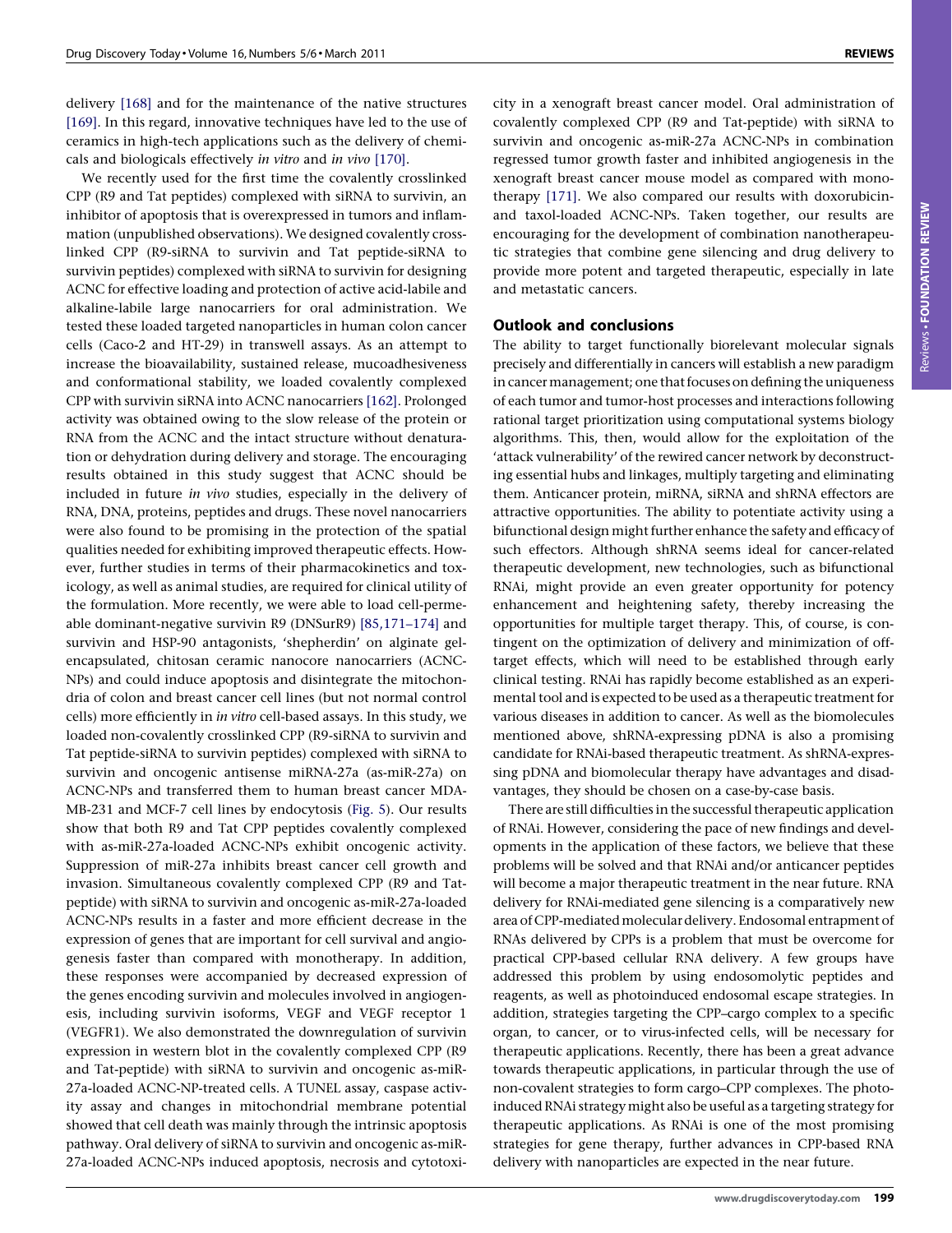#### <span id="page-12-0"></span>References

- 1 Aznavoorian, S. et al. (1993) Molecular aspects of tumor cell invasion and metastasis. Cancer 71, 1368–1383
- 2 Harris, S.L. and Levine, A.J. (2005) The p53 pathway: positive and negative feedback loops. Oncogene 24, 2899–2908
- 3 Cavallaro, U. and Christofori, G. (2000) Molecular mechanisms of tumor angiogenesis and tumor progression. J. Neuro-Oncol. 50, 63–70
- 4 Folkman, J. (1995) Angiogenesis in cancer, vascular, rheumatoid and other disease. Nat. Med. 1, 27–31
- 5 Haas, T.L. et al. (2000) Matrix metalloproteinase activity is required for activityinduced angiogenesis in rat skeletal muscle. Am. J. Physiol. Heart Circ. Physiol. 279, H1540–1547
- 6 Kerr, J.F. et al. (1972) Apoptosis: a basic biological phenomenon with wide-ranging implications in tissue kinetics. Br. J. Cancer 26, 239–257
- 7 Knudson, A.G., Jr (1971) Mutation and cancer: statistical study of retinoblastoma. Proc. Natl. Acad. Sci. U. S. A. 68, 820–823
- 8 O'Rourke, G.E. and Ellem, A.O. (2000) John Kerr and apoptosis. Med. J. Aust. 173, 616–617
- 9 Thompson, C.B. (1995) Apoptosis in the pathogenesis and treatment of disease. Science 267, 1456–1462
- 10 Zapata, J.M. et al. (2001) A diverse family of proteins containing tumor necrosis factor receptor-associated factor domains. J. Biol. Chem. 276, 24242–24252
- 11 Krammer, P.H. (2000) CD95s deadly mission in the immune system. Nature 407, 789–795
- 12 Wajant, H. (2002) The Fas signaling pathway: more than a paradigm. Science 296, 1635–1636
- 13 Hockenbery, D. et al. (1990) Bcl-2 is an inner mitochondrial membrane protein that blocks programmed cell death. Nature 348, 334–336
- 14 Scaffidi, C. et al. (1998) Two CD95 (APO-1/Fas) signaling pathways. EMBO J. 17, 1675–1687
- 15 Li, F. (2003) Survivin study: what is the next wave? J. Cell Physiol. 197, 8–29
- 16 Li, F. and Ling, X. (2006) Survivin study: an update of 'what is the next wave'? J. Cell Physiol. 208, 476–486
- 17 Yagihashi, A. et al. (2005) Detection of autoantibodies to survivin and livin in sera from patients with breast cancer. Clin. Chim. Acta 362, 125–130
- 18 Kanwar, J.R. et al. (2001) Effects of survivin antagonists on growth of established tumors and B7-1 immunogene therapy. J. Natl. Cancer Inst. 93, 1541–1552
- 19 Jiang, G. et al. (2006) Lentivirus-mediated gene therapy by suppressing survivin in BALB/c nude mice bearing oral squamous cell carcinoma. Cancer Biol. Ther. 5, 435– 440
- 20 Paduano, F. et al. (2006) Silencing of suvivin gene by small interfering RNAs produces supra-additive growth suppression in combination with 17-allylamino-17-demethoxygeldanamycin in human prostate cancer cells. Mol. Cancer Ther. 5, 179–186
- 21 Kanwar, J.R. et al. (2010) Targeting survivin in cancer: patent review. Expert Opin Ther Pat. 20, 1723–1737
- 22 Cheung, C.H. et al. (2010) Targeting Hsp90 with small molecule inhibitors induces the over-expression of the anti-apoptotic molecule, survivin, in human A549, HONE-1 and HT-29 cancer cells. Mol. Cancer 9, 77
- 23 Folkman, J. (1990) How the field of controlled-release technology began, and its central role in the development of angiogenesis research. Biomaterials 11, 615–618
- 24 Folkman, J. and Kalluri, R. (2004) Cancer without disease. Nature 427, 787
- 25 Folkman, J. (1996) New perspectives in clinical oncology from angiogenesis research. Eur. J. Cancer 32A, 2534–2539
- 26 Maxwell, P.H. et al. (1997) Hypoxia-inducible factor-1 modulates gene expression in solid tumors and influences both angiogenesis and tumor growth. Proc. Natl. Acad. Sci. U. S. A. 94, 8104–8109
- 27 Kuwabara, K. et al. (1995) Hypoxia-mediated induction of acidic/basic fibroblast growth factor and platelet-derived growth factor in mononuclear phagocytes stimulates growth of hypoxic endothelial cells. Proc. Natl. Acad. Sci. U. S. A. 92, 4606–4610
- 28 Naumov, G.N. et al. (2006) Role of angiogenesis in human tumor dormancy: animal models of the angiogenic switch. Cell Cycle 5, 1779–1787
- 29 Sun, X. et al. (2001) Angiostatin enhances B7.1-mediated cancer immunotherapy independently of effects on vascular endothelial growth factor expression. Cancer Gene Ther. 8, 719–727
- 30 Jiang, H. et al. (2010) Low-dose metronomic paclitaxel chemotherapy suppresses breast tumors and metastases in mice. Cancer Invest. 28, 74–84
- 31 Brunckhorst, M.K. et al. (2010) Angiopoietin-4 promotes glioblastoma progression by enhancing tumor cell viability and angiogenesis. Cancer Res. 70, 7283–7293
- 32 Lee, Y. et al. (2002) MicroRNA maturation: stepwise processing and subcellular localization. EMBO J. 21, 4663–4670
- 33 Lee, Y. et al. (2003) The nuclear RNase III Drosha initiates microRNA processing. Nature 425, 415–419
- 34 Gregory, R.I. and Shiekhattar, R. (2005) MicroRNA biogenesis and cancer. Cancer Res. 65, 3509–3512
- 35 Yi, R. et al. (2003) Exportin-5 mediates the nuclear export of pre-microRNAs and short hairpin RNAs. Genes Dev. 17, 3011–3016
- 36 Ambros, V. (2001) microRNAs: tiny regulators with great potential. Cell 107, 823–826
- 37 Ambros, V. (2004) The functions of animal microRNAs. Nature 431, 350–355
- 38 Lee, R.C. et al. (1993) The C. elegans heterochronic gene lin-4 encodes small RNAs with antisense complementarity to lin-14. Cell 75, 843–854
- 39 Reinhart, B.J. et al. (2000) The 21-nucleotide let-7 RNA regulates developmental timing in Caenorhabditis elegans. Nature 403, 901–906
- 40 Kanwar, J.R. et al. (2010) MicroRNA in human cancer and chronic inflammatory diseases. Front. Biosci. 2, 1113–1126
- 41 Pasquinelli, A.E. et al. (2000) Conservation of the sequence and temporal expression of let-7 heterochronic regulatory RNA. Nature 408, 86–89
- 42 Johnson, S.M. et al. (2005) RAS is regulated by the let-7 microRNA family. Cell 120, 635–647
- 43 Calin, G.A. et al. (2002) Frequent deletions and down-regulation of micro-RNA genes miR15 and miR16 at 13q14 in chronic lymphocytic leukemia. Proc. Natl. Acad. Sci. U. S. A. 99, 15524–15529
- 44 Akao, Y. et al. (2006) let-7 microRNA functions as a potential growth suppressor in human colon cancer cells. Biol. Pharm. Bull. 29, 903–906
- 45 Michael, M.Z. et al. (2003) Reduced accumulation of specific microRNAs in colorectal neoplasia. Mol. Cancer Res. 1, 882–891
- 46 Volinia, S. et al. (2006) A microRNA expression signature of human solid tumors defines cancer gene targets. Proc. Natl. Acad. Sci. U. S. A. 103, 2257–2261
- 47 Tam, W. et al.(2002) Avian bic, a gene isolated from a common retroviral site in avian leukosis virus-induced lymphomas that encodes a noncoding RNA, cooperates with c-myc in lymphomagenesis and erythroleukemogenesis. J. Virol. 76, 4275–4286
- 48 Ota, A. et al. (2004) Identification and characterization of a novel gene, C13orf25, as a target for 13q31–q32 amplification in malignant lymphoma. Cancer Res. 64, 3087–3095
- 49 Chan, J.A. et al. (2005) MicroRNA-21 is an antiapoptotic factor in human glioblastoma cells. Cancer Res. 65, 6029–6033
- 50 Voorhoeve, P.M. et al. (2006) A genetic screen implicates miRNA-372 and miRNA-373 as oncogenes in testicular germ cell tumors. Cell 124, 1169–1181
- 51 Plate, K.H. et al. (1992) Vascular endothelial growth factor is a potential tumour angiogenesis factor in human gliomas in vivo. Nature 359, 845–848
- 52 Shweiki, D. et al. (1992) Vascular endothelial growth factor induced by hypoxia may mediate hypoxia-initiated angiogenesis. Nature 359, 843–845
- 53 Semenza, G.L. (1996) Transcriptional regulation by hypoxia-inducible factor 1: molecular mechanisms of oxygen homeostasis. Trends Cardiovasc. Med. 6, 151–157
- 54 Kulshreshtha, R. et al. (2007) A microRNA signature of hypoxia. Mol. Cell. Biol. 27, 1859–1867
- 55 Fasanaro, P. et al. (2008) MicroRNA-210 modulates endothelial cell response to hypoxia and inhibits the receptor tyrosine kinase ligand ephrin-A3. J. Biol. Chem. 283, 15878–15883
- 56 Lee, D.Y. et al. (2007) MicroRNA-378 promotes cell survival, tumor growth, and angiogenesis by targeting SuFu and Fus-1 expression. Proc. Natl. Acad. Sci. U. S. A. 104, 20350–20355
- 57 Kuehbacher, A. et al. (2007) Role of dicer and drosha for endothelial microRNA expression and angiogenesis. Circ. Res. 101, 59–68
- 58 Wang, S. et al. (2008) The endothelial-specific microRNA miR-126 governs vascular integrity and angiogenesis. Dev. Cell 15, 261–271
- 59 Fish, J.E. et al. (2008) miR-126 regulates angiogenic signaling and vascular integrity. Dev. Cell 15, 272–284
- 60 Kondo, K. and Kaelin, W.G., Jr (2001) The von Hippel-Lindau tumor suppressor gene. Exp. Cell Res. 264, 117–125
- 61 Sun, X. et al. (2003) Regression of solid tumors by engineered overexpression of von Hippel-Lindau tumor suppressor protein and antisense hypoxia-inducible factor-1alpha. Gene Ther. 10, 2081–2089
- 62 Ghosh, A.K. et al. (2009) Aberrant regulation of pVHL levels by microRNA promotes the HIF/VEGF axis in CLL B cells. Blood 113, 5568–5574
- 63 Tuerk, C. and Gold, L. (1990) Systematic evolution of ligands by exponential enrichment: RNA ligands to bacteriophage T4 DNA polymerase. Science 249, 505–510
- 64 Kanwar, J.R. et al. (2010) Applications of aptamers in nanodelivery systems in cancer, eye and inflammatory diseases. Nanomedicine 5, 1435–1445
- 65 Griffin, L.C. et al. (1993) In vivo anticoagulant properties of a novel nucleotidebased thrombin inhibitor and demonstration of regional anticoagulation in extracorporeal circuits. Blood 81, 3271–3276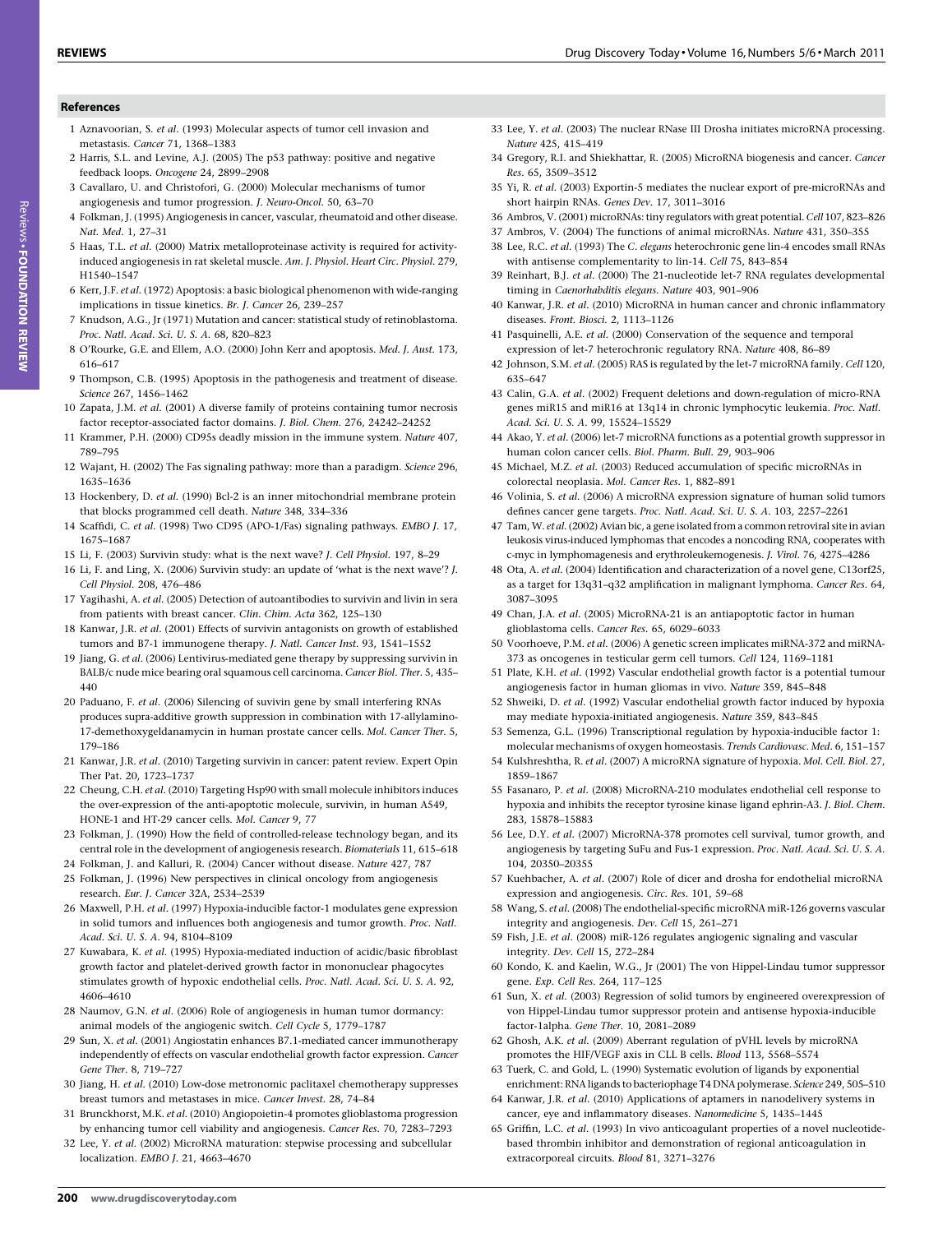Reviews -

 FOUNDATION REVIEWReviews . FOUNDATION REVIEW

- <span id="page-13-0"></span>66 Blind, M. et al. (1999) Cytoplasmic RNA modulators of an inside–out signaltransduction cascade. Proc. Natl. Acad. Sci. U. S. A. 96, 3606–3610
- 67 Moshfeghi, A.A. and Puliafito, C.A. (2005) Pegaptanib sodium for the treatment of neovascular age-related macular degeneration. Exp. Opin. Invest. Drugs 14, 671–682
- 68 Mi, J. et al. (2008) RNA aptamer-targeted inhibition of NF-kappa B suppresses nonsmall cell lung cancer resistance to doxorubicin. Mol. Ther. 16, 66–73
- 69 Sarraf-Yazdi, S. et al. (2008) Inhibition of in vivo tumor angiogenesis and growth via systemic delivery of an angiopoietin 2-specific RNA aptamer. J. Surg. Res. 146, 16–23
- 70 Li, H. et al. (2010) Therapeutic effects of matrine on primary and metastatic breast cancer. Am. J. Chin. Med. 38, 1–16
- 71 Kanwar, J.R. et al. (2003) Requirements for ICAM-1 immunogene therapy of lymphoma. Cancer Gene Ther. 10, 468–476
- 72 Kanwar, J.R. et al. (2008) 'Iron-saturated' lactoferrin is a potent natural adjuvant for augmenting cancer chemotherapy. Immunol. Cell. Biol. 86, 277–288
- 73 Fire, A. et al. (1998) Potent and specific genetic interference by double-stranded RNA in Caenorhabditis elegans. Nature 391, 806–811
- 74 Caplen, N.J. et al. (2001) Specific inhibition of gene expression by small doublestranded RNAs in invertebrate and vertebrate systems. Proc. Natl. Acad. Sci. U. S. A. 98, 9742–9747
- 75 Elbashir, S.M. et al. (2001) Duplexes of 21-nucleotide RNAs mediate RNA interference in cultured mammalian cells. Nature 411, 494–498
- 76 Paddison, P.J. et al. (2002) Short hairpin RNAs (shRNAs) induce sequence-specific silencing in mammalian cells. Genes Dev. 16, 948–958
- 77 Bivalkar-Mehla, S. et al. (2011) Viral RNA silencing suppressors (RSS): novel strategy of viruses to ablate the host RNA interference (RNAi) defense system. Virus Res. 155, 1–9
- 78 de Fougerolles, A. et al. (2007) Interfering with disease: a progress report on siRNAbased therapeutics. Nat. Rev. Drug Discov. 6, 443–453
- 79 Devi, G.R. (2006) siRNA-based approaches in cancer therapy. Cancer Gene Ther. 13, 819–829
- 80 Luo, L. et al. (2006) Arsenic trioxide synergizes with B7H3-mediated immunotherapy to eradicate hepatocellular carcinomas. Int. J. Cancer 118, 1823–1830
- 81 Sun, X. et al. (2005) Intramuscular delivery of antiangiogenic genes suppresses secondary metastases after removal of primary tumors. Cancer Gene Ther. 12, 35–45
- 82 Sun, X. et al. (2003) Mouse B7-H3 induces antitumor immunity. Gene Ther. 10, 1728–1734
- 83 Kanwar, J.R. et al. (2001) Vascular attack by 5,6-dimethylxanthenone-4-acetic acid combined with B7.1 (CD80)-mediated immunotherapy overcomes immune resistance and leads to the eradication of large tumors and multiple tumor foci. Cancer Res. 61, 1948–1956
- 84 Kanwar, J. et al. (1999) Taking lessons from dendritic cells: multiple xenogeneic ligands for leukocyte integrins have the potential to stimulate anti-tumor immunity. Gene Ther. 6, 1835–1844
- 85 Cheung, C.G.A. et al. (2006) A cell-permeable dominant-negative survivin protein as a tool to understand how survivin maintains tumour cell survival. Eur. J. Cancer 4, 149
- 86 Kobayashi, N. et al. (2004) Vector-based in vivo RNA interference: dose- and timedependent suppression of transgene expression. J. Pharmacol. Exp. Ther. 308, 688–693
- 87 Bartlett, D.W. and Davis, M.E. (2006) Insights into the kinetics of siRNA-mediated gene silencing from live-cell and live-animal bioluminescent imaging. Nucleic Acids Res. 34, 322–333
- 88 Wooddell, C.I. et al. (2005) Long-term RNA interference from optimized siRNA expression constructs in adult mice. Biochem. Biophys. Res. Commun. 334, 117–127
- 89 Zhang, L. et al. (2008) Effects of plasmid-based Stat3-specific short hairpin RNA and GRIM-19 on PC-3M tumor cell growth. Clin. Cancer Res. 14, 559–568
- 90 Maliyekkel, A. et al. (2006) Cell cycle arrest drastically extends the duration of gene silencing after transient expression of short hairpin RNA. Cell Cycle 5, 2390–2395
- 91 Zhang, Y. et al. (2003) In vivo knockdown of gene expression in brain cancer with intravenous RNAi in adult rats. J. Gene Med. 5, 1039–1045
- 92 Meade, B.R. and Dowdy, S.F. (2008) Enhancing the cellular uptake of siRNA duplexes following noncovalent packaging with protein transduction domain peptides. Adv. Drug Deliv. Rev. 60, 530–536
- 93 Krissansen, G.W. et al. (2006) A pseudosymmetric cell adhesion regulatory domain in the beta7 tail of the integrin alpha4beta7 that interacts with focal adhesion kinase and src. Eur. J. Immunol. 36, 2203–2214
- 94 Schaffert, D. and Wagner, E. (2008) Gene therapy progress and prospects: synthetic polymer-based systems. Gene Ther. 15, 1131–1138
- 95 Zhang, S. et al. (2007) Cationic lipids and polymers mediated vectors for delivery of siRNA. J. Control. Release 123, 1–10
- 96 Zuhorn, I.S. et al. (2007) Gene delivery by cationic lipid vectors: overcoming cellular barriers. Eur. Biophys. J. 36, 349–362
- 97 Zhou, J. and Rossi, J. (2010) Aptamer-targeted cell-specific RNA interference. Silence 1, 4
- 98 Shangguan, D. et al. (2008) Identification of liver cancer-specific aptamers using whole live cells. Anal. Chem. 80, 721–728
- 99 Juliano, R. et al. (2008) Mechanisms and strategies for effective delivery of antisense and siRNA oligonucleotides. Nucleic Acids Res. 36, 4158–4171
- 100 Levy-Nissenbaum, E. et al. (2008) Nanotechnology and aptamers: applications in drug delivery. Trends Biotechnol. 26, 442–449
- 101 Thiel, K.W. and Giangrande, P.H. (2009) Therapeutic applications of DNA and RNA aptamers. Oligonucleotides 19, 209–222
- 102 McNamara, J.O., 2nd et al. (2006) Cell type-specific delivery of siRNAs with aptamer–siRNA chimeras. Nat. Biotechnol. 24, 1005–1015
- 103 Chu, T. et al. (2006) Aptamer mediated siRNA delivery. Nucleic Acids Res. 34, e73
- 104 Wullner, U. et al. (2008) Cell-specific induction of apoptosis by rationally designed bivalent aptamer–siRNA transcripts silencing eukaryotic elongation factor 2. Curr. Cancer Drug Targets 8, 554–565
- 105 Dassie, J.P. et al. (2009) Systemic administration of optimized aptamer–siRNA chimeras promotes regression of PSMA-expressing tumors. Nat. Biotechnol. 27, 839–849
- 106 Kawata, E. et al. (2010) A combination of a DNA-chimera siRNA against PLK-1 and zoledronic acid suppresses the growth of malignant mesothelioma cells in vitro. Cancer Lett. 294, 245–253
- 107 Pastor, F. et al. (2010) Induction of tumour immunity by targeted inhibition of nonsense-mediated mRNA decay. Nature 465, 227–230
- 108 Baratchi, S. et al. (2009) Promises of nanotechnology for drug delivery to brain in neurodegenerative diseases. Curr. Nanosci. 5, 15–25
- 109 Frankel, A.D. and Pabo, C.O. (1988) Cellular uptake of the tat protein from human immunodeficiency virus. Cell 55, 1189–1193
- 110 Green, M. and Loewenstein, P.M. (1988) Autonomous functional domains of chemically synthesized human immunodeficiency virus tat trans-activator protein. Cell 55, 1179–1188
- 111 Nagahara, H. et al. (1998) Transduction of full-length TAT fusion proteins into mammalian cells: TAT-p27Kip1 induces cell migration. Nat. Med. 4, 1449–1452
- 112 Vives, E. et al. (1997) A truncated HIV-1 Tat protein basic domain rapidly translocates through the plasma membrane and accumulates in the cell nucleus. J. Biol. Chem. 272, 16010–16017
- 113 Elliott, G. and O'Hare, P. (1997) Intercellular trafficking and protein delivery by a herpesvirus structural protein. Cell 88, 223–233
- 114 Han, K. et al. (2000) Efficient intracellular delivery of GFP by homeodomains of Drosophila Fushi-tarazu and Engrailed proteins. Mol. Cells 10, 728–732
- 115 Pooga, M. et al. (1998) Cell penetration by transportan. FASEB J. 12, 67-77
- 116 Derossi, D. et al. (1994) The third helix of the Antennapedia homeodomain translocates through biological membranes. J. Biol. Chem. 269, 10444–10450
- 117 Kaneto, H. et al. (2004) Possible novel therapy for diabetes with cell-permeable JNK-inhibitory peptide. Nat. Med. 10, 1128–1132
- 118 Schwarze, S.R. et al. (1999) In vivo protein transduction: delivery of a biologically active protein into the mouse. Science 285, 1569–1572
- 119 Del Gaizo, V. and Payne, R.M. (2003) A novel TAT-mitochondrial signal sequence fusion protein is processed, stays in mitochondria, and crosses the placenta. Mol. Ther. 7, 720–730
- 120 Harada, H. et al. (2002) Antitumor effect of TAT-oxygen-dependent degradationcaspase-3 fusion protein specifically stabilized and activated in hypoxic tumor cells. Cancer Res. 62, 2013–2018
- 121 Dietz, G.P. and Bahr, M. (2004) Delivery of bioactive molecules into the cell: the Trojan horse approach. Mol. Cell. Neurosci. 27, 85–131
- 122 Zorko, M. and Langel, U. (2005) Cell-penetrating peptides: mechanism and kinetics of cargo delivery. Adv. Drug Deliv. Rev. 57, 529–545
- 123 Futaki, S. et al. (2001) Arginine-rich peptides. An abundant source of membranepermeable peptides having potential as carriers for intracellular protein delivery. J. Biol. Chem. 276, 5836–5840
- 124 Rothbard, J.B. et al. (2000) Conjugation of arginine oligomers to cyclosporin A facilitates topical delivery and inhibition of inflammation. Nat. Med. 6, 1253– 1257
- 125 Davidson, T.J. et al. (2004) Highly efficient small interfering RNA delivery to primary mammalian neurons induces microRNA-like effects before mRNA degradation. J. Neurosci. 24, 10040–10046
- 126 Muratovska, A. and Eccles, M.R. (2004) Conjugate for efficient delivery of short interfering RNA (siRNA) into mammalian cells. FEBS Lett. 558, 63–68
- 127 Turner, J.J. et al. (2007) RNA targeting with peptide conjugates of oligonucleotides, siRNA and PNA. Blood Cells Mol. Dis. 38, 1–7
- 128 Morris, M.C. et al. (2001) A peptide carrier for the delivery of biologically active proteins into mammalian cells. Nat. Biotechnol. 19, 1173–1176
- 129 Moschos, S.A. et al. (2007) Lung delivery studies using siRNA conjugated to TAT(48–60) and penetratin reveal peptide induced reduction in gene expression and induction of innate immunity. Bioconjug. Chem. 18, 1450–1459